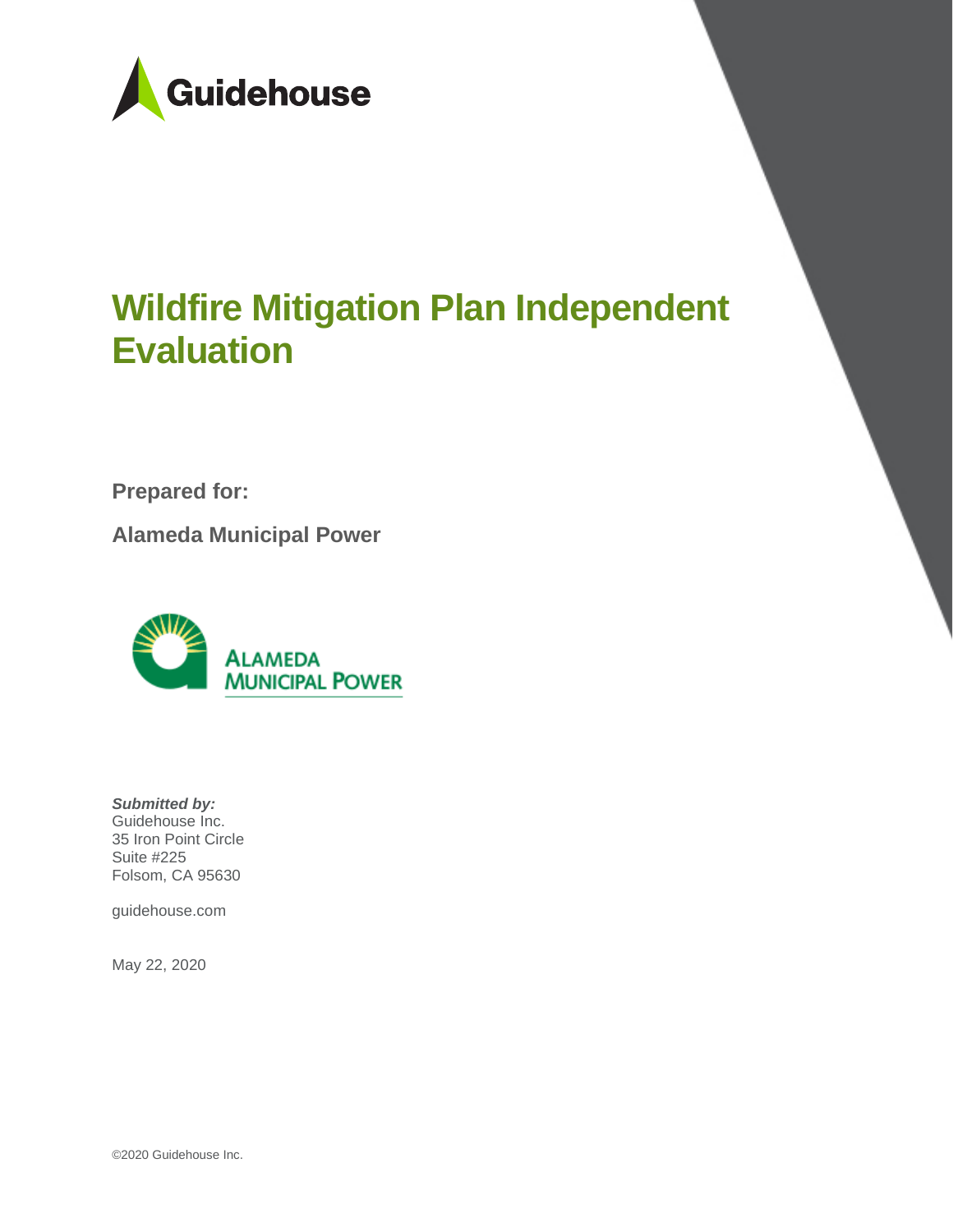

# **TABLE OF CONTENTS**

| 3.1.1 Objectives and Overview of Preventative Strategies and Programs  13 |  |
|---------------------------------------------------------------------------|--|
|                                                                           |  |
|                                                                           |  |
|                                                                           |  |
|                                                                           |  |
|                                                                           |  |
|                                                                           |  |
|                                                                           |  |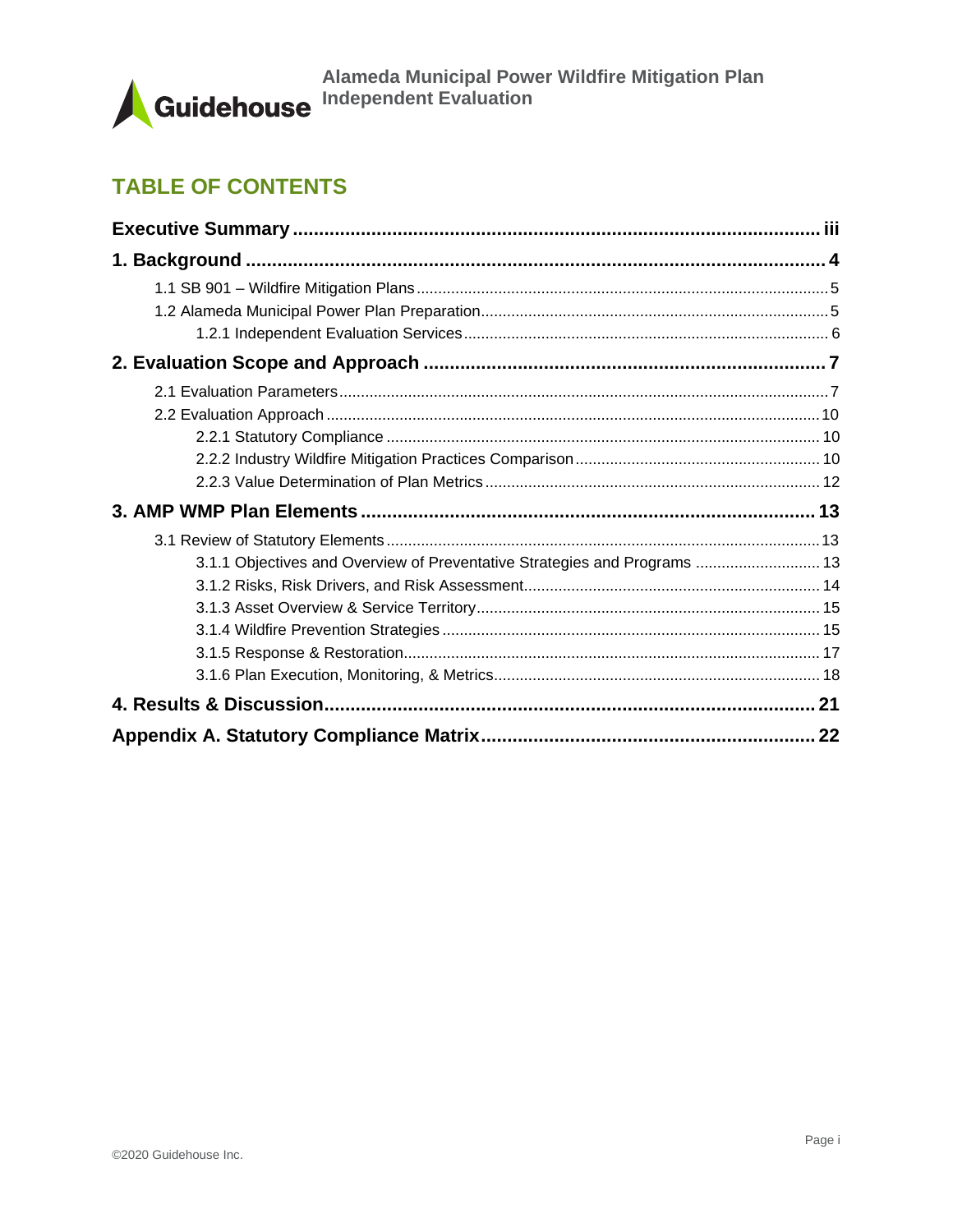

# **DISCLAIMER**

This report was prepared by Guidehouse, Inc., f/k/a Navigant Consulting, Inc.,[1](#page-2-0) for Alameda Municipal Power. The work presented in this report represents Guidehouse's professional judgment based on the information available at the time this report was prepared. Guidehouse is not responsible for the reader's use of, or reliance upon, the report, nor any decisions based on the report. GUIDEHOUSE MAKES NO REPRESENTATIONS OR WARRANTIES, EXPRESSED OR IMPLIED. Readers of the report are advised that they assume all liabilities incurred by them, or third parties, as a result of their reliance on the report, or the data, information, findings and opinions contained in the report.

<span id="page-2-0"></span><sup>1</sup> On October 11, 2019, Guidehouse LLP completed its previously announced acquisition of Navigant Consulting Inc. In the months ahead, we will be working to integrate the Guidehouse and Navigant businesses. In furtherance of that effort, we recently renamed Navigant Consulting Inc. as Guidehouse Inc.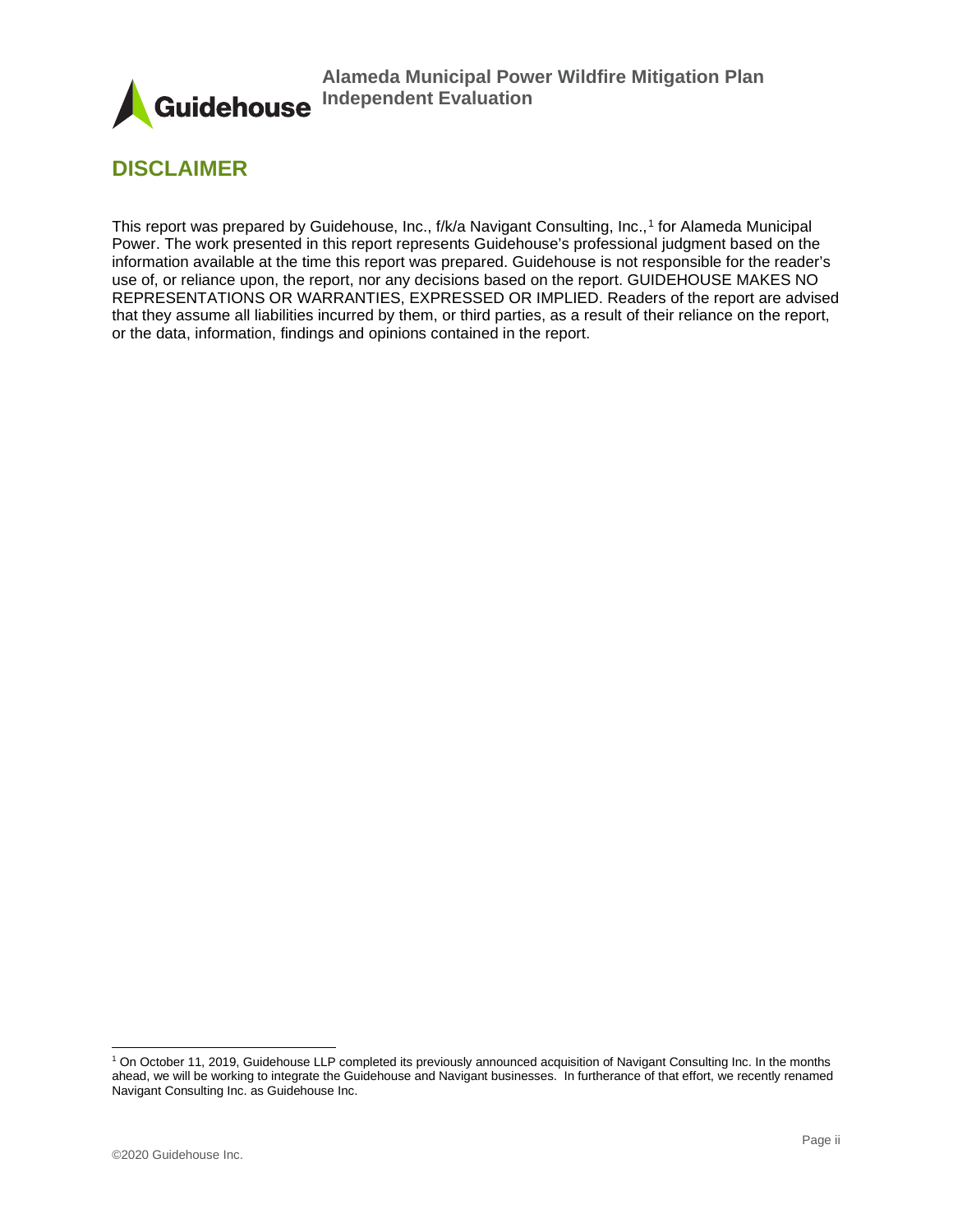

# <span id="page-3-0"></span>**EXECUTIVE SUMMARY**

Alameda Municipal Power ("AMP") contracted with Guidehouse, Inc. f/k/a Navigant Consulting, Inc. ("Guidehouse") to engage in an independent evaluation of its Wildfire Mitigation Plan ("Plan" or "WMP"). This independent evaluation report ("Report") describes the technical review and evaluation provided by Guidehouse. Guidehouse performed this evaluation. Guidehouse's project team reviewed detailed information related to the Plan and assessed AMP's procedures related to the Plan. This plan is also posted to AMP's public website.

The Plan was prepared as a response to SB 901, which was signed into law on September 21, 2018. SB 901 resulted in a number of provisions and directives, among which includes the requirement for electric utilities to prepare and adopt plans and revise and update the plan annually thereafter. These requirements are codified in the California Public Utilities Code ("PUC") Section 8387 for publicly owned utilities ("POUs").

Guidehouse evaluated AMP's wildfire mitigation plan based on the statutory requirements of PUC Section 8387 as it relates to POUs. This PUC Section was amended on July 12, 2019 as a result of the signing of California's Assembly Bill (AB) 1054 into law. AB 1054 amended Section 8387(b)(1) to include a provision that requires POU's to "submit the plan to the California Wildfire Safety Advisory Board on or before July 1 of each year" (beginning in 2020) and conduct mandatory cyclical revisions. The required elements for a plan have not been modified by this new legislation. This Report meets the requirement imposed on AMP under PUC Section 8387(c), which mandates an independent evaluation of AMP's Plan. The Report was developed to satisfy the statutory requirement for public review. This Report underlies the required evaluation by the governing body of AMP at a public meeting, scheduled for June 15, 2020. The Report includes the following:

- Background of the legislative history requiring wildfire mitigation plans and their independent evaluations
- Approach and methodology evaluating a plan's comprehensiveness
- AMP's Plan elements and their compliance with SB 901 and PUC Section 8387 wildfire mitigation plans elements and directives
- An evaluation of the Plan's presented metrics to assess the effectiveness of the overall Plan
- Determinations and results

Based on relevant experience in grid hardening and resiliency, natural disaster response, prior experience in wildfire mitigation plan development, and active tracking of wildfire legislative and regulatory proceedings Guidehouse has concluded that AMP's WMP is comprehensive and meets the statutory requirements in accordance with PUC section 8387.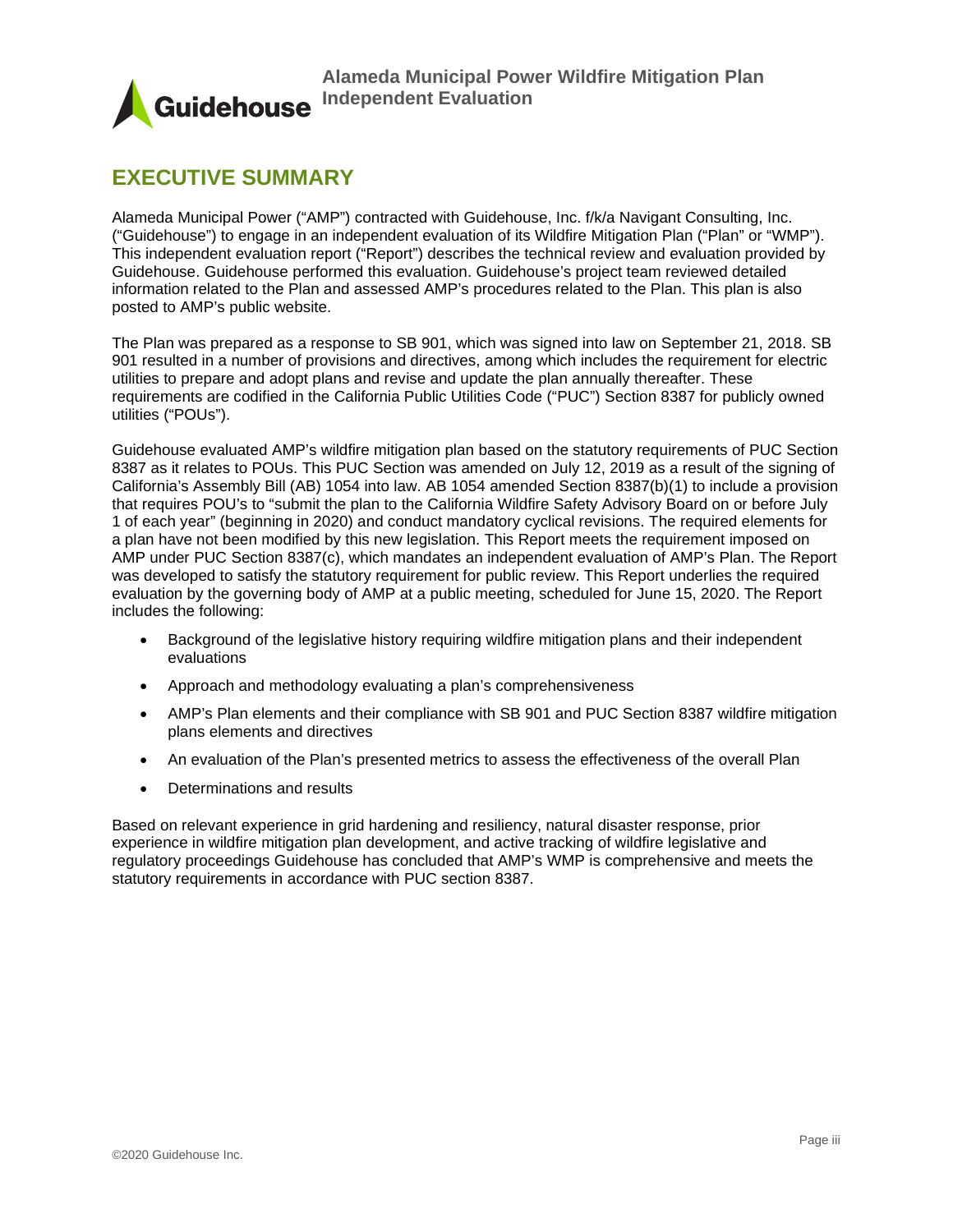<span id="page-4-2"></span>

# **1. BACKGROUND**

In recent years, California has seen an increase in utility equipment-involved, catastrophic wildfires. The unique geographic profile of California and the impacts of climate change, including continued dry conditions, high winds, and elevated heat index risk from global rising temperatures, have led to elongated fire seasons. The state is also experiencing increased levels of vegetation fuel due to the wet winters, hotter summers following a seven-year drought, and past fire suppression efforts. This increasingly abundant dry vegetation is the leading driver of wildfires. The levels of dry vegetation fuel have been aggravated by a destructive bark beetle infestation that continues to impact the health of the state's forested areas, further increasing fire risk. These fuel-rich environments, coupled with intensified climatological conditions with high wind gusts and natural electrical infrastructure risks, produce the conditions conducive to potential wildfire ignition. The three attributes that provide optimal conditions for a fire ignition are illustrated through the graphic in [Figure 1: Fire Triangle.](#page-4-1)

<span id="page-4-1"></span><span id="page-4-0"></span>**Figure 1: Fire Triangle**



Disastrous wildfire threat is a well-known and shared priority among electric utilities in California. The recent spike in utility-involved wildfire incidents since the 2015 wildfire season and the significant financial and livelihood impacts associated with them have led to more formalized efforts to ensure safe operations of electric utility equipment and greater investment in wildfire mitigation efforts.[2](#page-4-2) Specifically, the state has approved legislation that strengthens governmental and regulatory oversight of wildfire prevention implementation activities, utility wildfire mitigation plans, and proper dispersal of state funds to wildfire victims. In an effort to minimize future devastating occurrences through risk-driven

<sup>&</sup>lt;sup>2</sup> California Public Utilities Commission, 2019. "Fire Incident Data Reports for Investor-Owned Utilities,[" https://www.cpuc.ca.gov/fireincidentsdata/.](https://www.cpuc.ca.gov/fireincidentsdata/)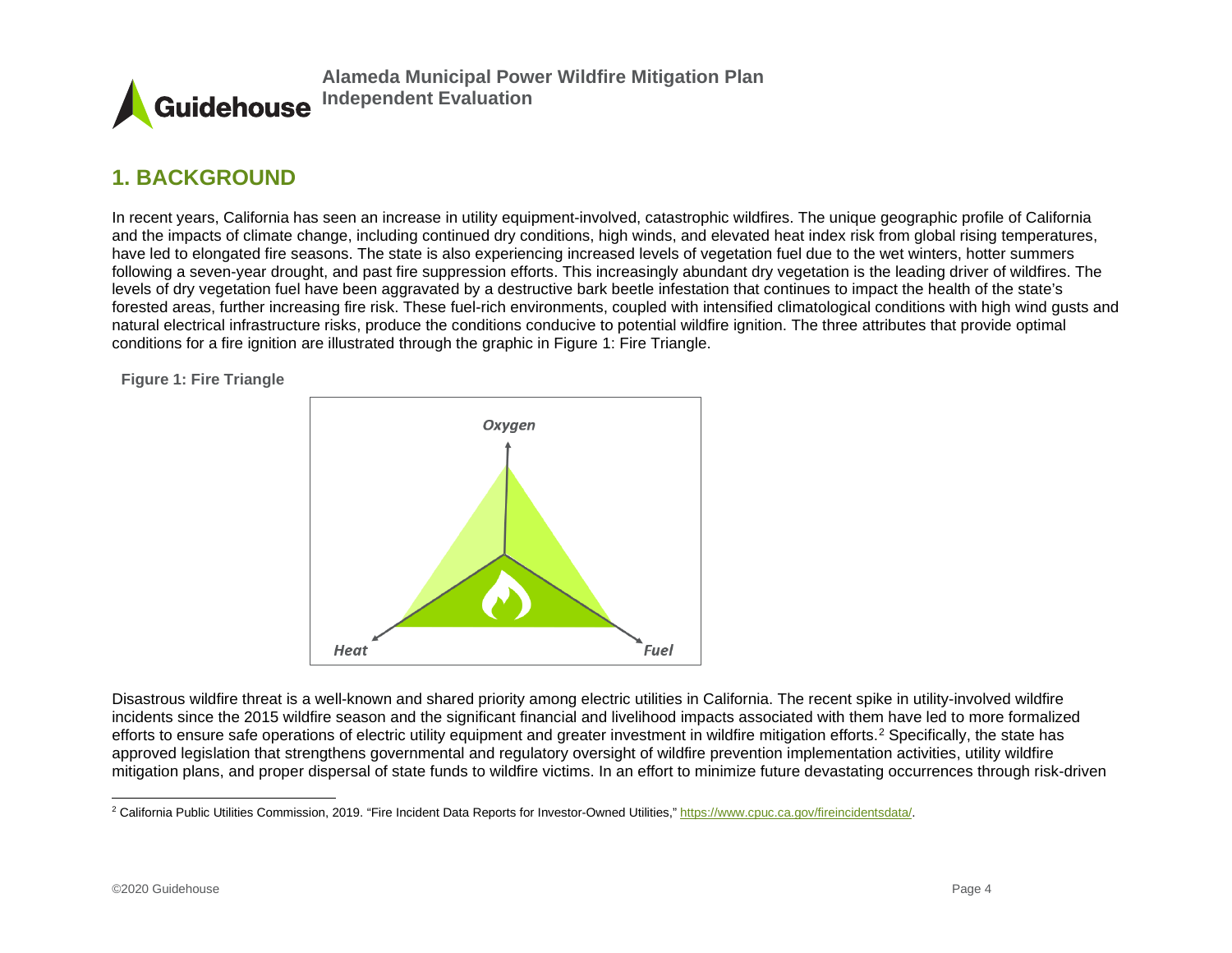

wildfire prevention, electric utilities, including cooperatives, were mandated, by SB 901 (Senator Bill Dodd, 2018), to prepare and annually adopt a wildfire mitigation plan before January 1, 2020. This effort is foundational to the state's prioritized goal of minimizing the potential of devastating fires in future years.

# **1.1 SB 901 – Wildfire Mitigation Plans**

On September 21, 2018, Governor Jerry Brown signed SB 901 into law. The bill directs electrical utilities to annually prepare wildfire mitigation plans that include several mitigation and response elements in each utility's strategies, protocols, and programs. Each electric utility is to prepare and adopt a comprehensive wildfire mitigation plan before January 1, 2020. The requirements for publicly owned utilities (POUs) are presented in Public Utilities Code (PUC) Section 8387. Details relating to POU requirements are discussed in Section 2 of this Report.

# **1.2 Alameda Municipal Power Plan Preparation**

Alameda Municipal Power (AMP) is the City of Alameda's municipally owned electric utility. AMP was founded in 1887 and is the oldest municipal electric utility in California. The city has a population of 78,338 and comprises 22.8 square miles. AMP serves 34,979 total customer accounts or which 30,808 are residential accounts and 4,171 are commercial accounts. AMP's assets include 178.1 circuit miles of underground distribution lines, 86.1 pole miles of overhead distribution lines, 6.8 miles of overhead transmission lines and 1.9 circuit miles of underground transmission lines.

<span id="page-5-0"></span>AMP is a department of the City of Alameda (City). The 2019 City of Alameda Emergency Operation Plan (EOP) is the foundation for disaster response and recovery operations for the City. AMP coordinates closely with local safety and emergency officials to help protect against fires and respond to emergencies. In its role as a utility, AMP follows all applicable design, construction, operation, and maintenance requirements that reduce safety risk associated with its system. This Wildfire Mitigation Plan describes the safety-related measures that AMP follows to minimize its risk of causing wildfires.

<span id="page-5-1"></span>AMP is located in a region of the state with a very low wildfire risk. No part of AMP's service territory is located in or near any areas designated by the California Public Utilities Commission's (CPUC) Fire Threat Map as High Fire Threat District Tier 2 (elevated) or Tier 3 (extreme). All of AMP's service territory is designated as "non-fuel" or "moderate" in the California Department of Forestry and Fire Protection's (CALFIRE) Fire and Resource Assessment Program (FRAP) Fire Threat Map. Alameda is an urban island city which has no urban-wildland interface resulting in an extremely low threat of utility associated wildfire. In addition, Alameda is not adjacent to wilderness or a rural area and therefore, AMP's overhead electrical lines and equipment do not have a significant risk of coming in contact with combustible vegetation. Based on a review of local conditions and historical fires, AMP has determined that its electrical lines and equipment do not pose a significant risk of catastrophic wildfire.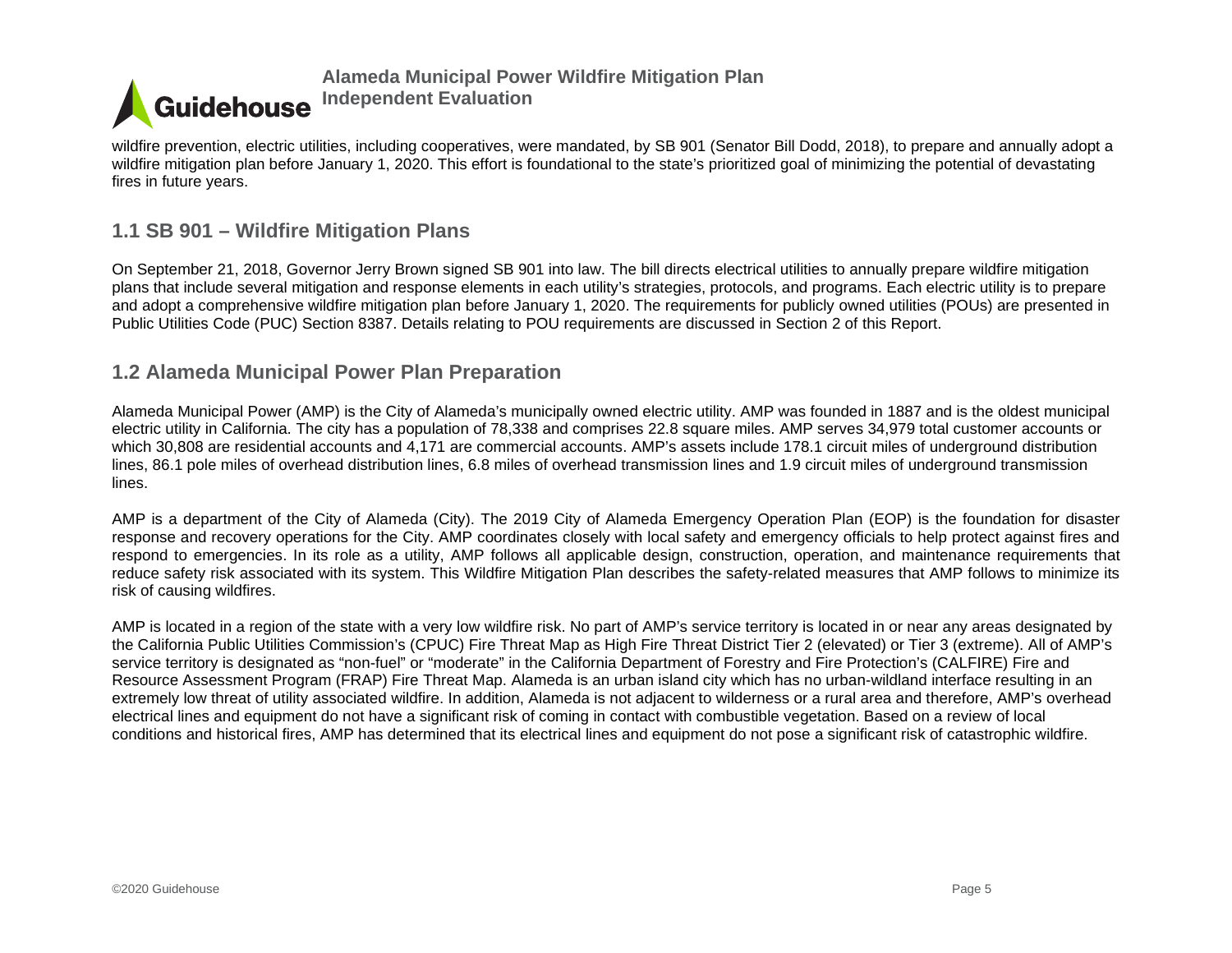<span id="page-6-1"></span>

#### *1.2.1 Independent Evaluation Services*

PUC Section 8387(c) directs POUs to procure services for an independent evaluation (IE) of the comprehensiveness of their wildfire mitigation plans. In 2020, upon commencement of the California Wildfire Safety Advisory Board, guidelines and further details related to the scope and timelines of future IEs will be discussed and reviewed. In its present form, the provisions of PUC Section 8387 state that the independent evaluator shall be experienced in "assessing the safe operation of electrical infrastructure" and will perform an assessment to determine the comprehensiveness of wildfire mitigation plans.[3](#page-6-1)

AMP sought IE services to assess the comprehensiveness of its WMP pursuant to PUC Section 8387(c) prior to presenting the final updated WMP to its Public Utilities Board. In April 2002, AMP contracted with Guidehouse Consulting, Inc., n/k/a Guidehouse Inc. (Guidehouse) to undertake an assessment of its Plan based on Guidehouse's prior experience with assessing the safe operation of electrical infrastructure, including gridhardening and wildfire mitigation plans, with an emphasis on electrical equipment, public, and personnel safety.

<span id="page-6-0"></span>Emergent practices will materialize as evolving legislative action and technology advances continue to shape wildfire mitigation and safety efforts. Understanding this, Guidehouse performed a comparison of the wildfire mitigation investments undertaken by other utilities throughout California as well as relied on the team's experience in working directly with utilities to develop their wildfire mitigation plans and data collection practices along with prior experience related to gird hardening and electric safety assessments. This Report presents the results of Guidehouse's IE of the WMP. The following section describes the methodology in executing this evaluation.

#### *Guidehouse Identification of Qualifications*

Guidehouse provides IE services throughout the United States. Guidehouse's grid-related IE projects include storm hardening, wildfire mitigation, resiliency assessments, advanced technology suitability, among others. Our approach includes an evaluation of data considered, suitability of tracking metrics – both frequency and trends analysis - and an evaluation of key performance indicators. Guidehouse assesses the efficacy of tools for creating sufficient awareness and for effectiveness of understanding overall wildfire mitigation plan's intended and actual impacts. Guidehouse also leverages experience developing "Metrics and Benefits Reporting Plans" to gauge cost-effectiveness of activities and alignment of plans to intentions.

Guidehouse continues to track proceedings, pending legislation, and other developments surrounding utility wildfire risk. Our team remains active with wildfire mitigation plan engagements across jurisdictions and risk profiles. As part of maintaining high acumen of prudent mitigation strategies, Guidehouse participates in forums focused on innovative wildfire mitigation strategies—further expanding our industry knowledge. Guidehouse provides thought leadership and advisory wildfire mitigation plan services related to wildfire mitigation plans and other resiliency innovative technologies to the California Energy Commission and has supported their system hardening and fire prevention efforts since 2008. Additionally, Guidehouse's reach into grid resiliency and disaster-related hardening extends across the United States including island grids, such as Puerto Rico, recovering from recent, weather-related catastrophes.

<sup>&</sup>lt;sup>3</sup> It is recognized that this requirement does not yet include a clear definition of comprehensiveness.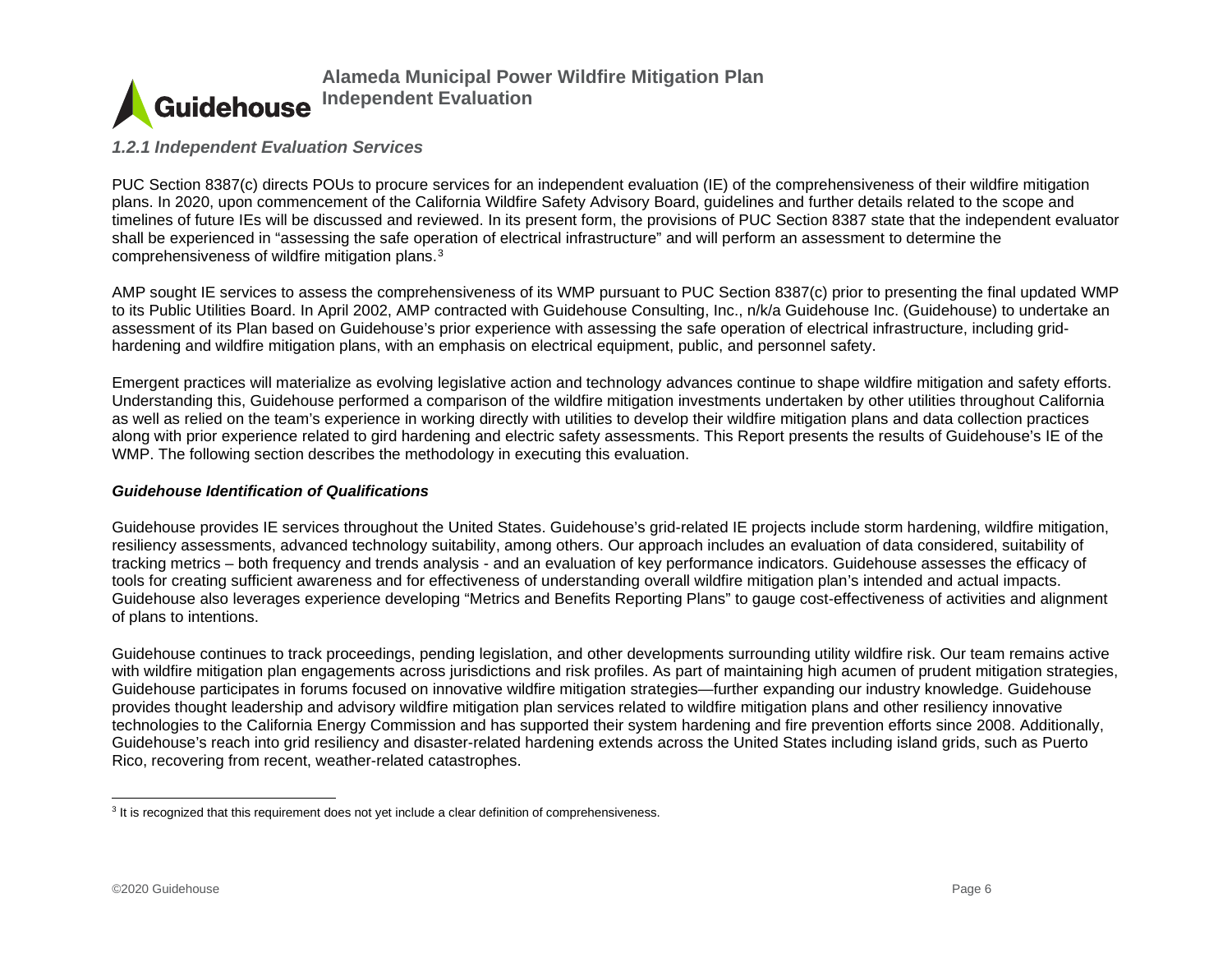

# **2. EVALUATION SCOPE AND APPROACH**

Guidehouse completed this evaluation based on industry standard practices, our experience developing and reviewing wildfire mitigation plans and other grid hardening activities, our active tracking of wildfire legislative and regulatory proceedings and, most importantly, a comparison of the specific criteria in PUC Section 8387(b)(2) to the specific wildfire-related plans outlined in AMP's WMP.

The state's priority towards abating future catastrophic wildfire events is demonstrated through aggressive measures, directing utilities to enhance their protocols for fire prevention, public communications, and response. That collection of information is presented in a comprehensive wildfire mitigation plan. Guidehouse has tracked docketed proceedings and maintains a presence in state activities and workshops surrounding wildfire prevention. Understanding that AMP is not subject to CPUC regulations, the insight gained from this related experience is leveraged in assessing AMP's Plan relative to its risk profile and industry position.

# **2.1 Evaluation Parameters**

<span id="page-7-0"></span>Figure 2 represents the attributes comprising the methodology and approach of the evaluation.

**Figure 2: Contributing Factors to Evaluate the Plan**

<span id="page-7-1"></span>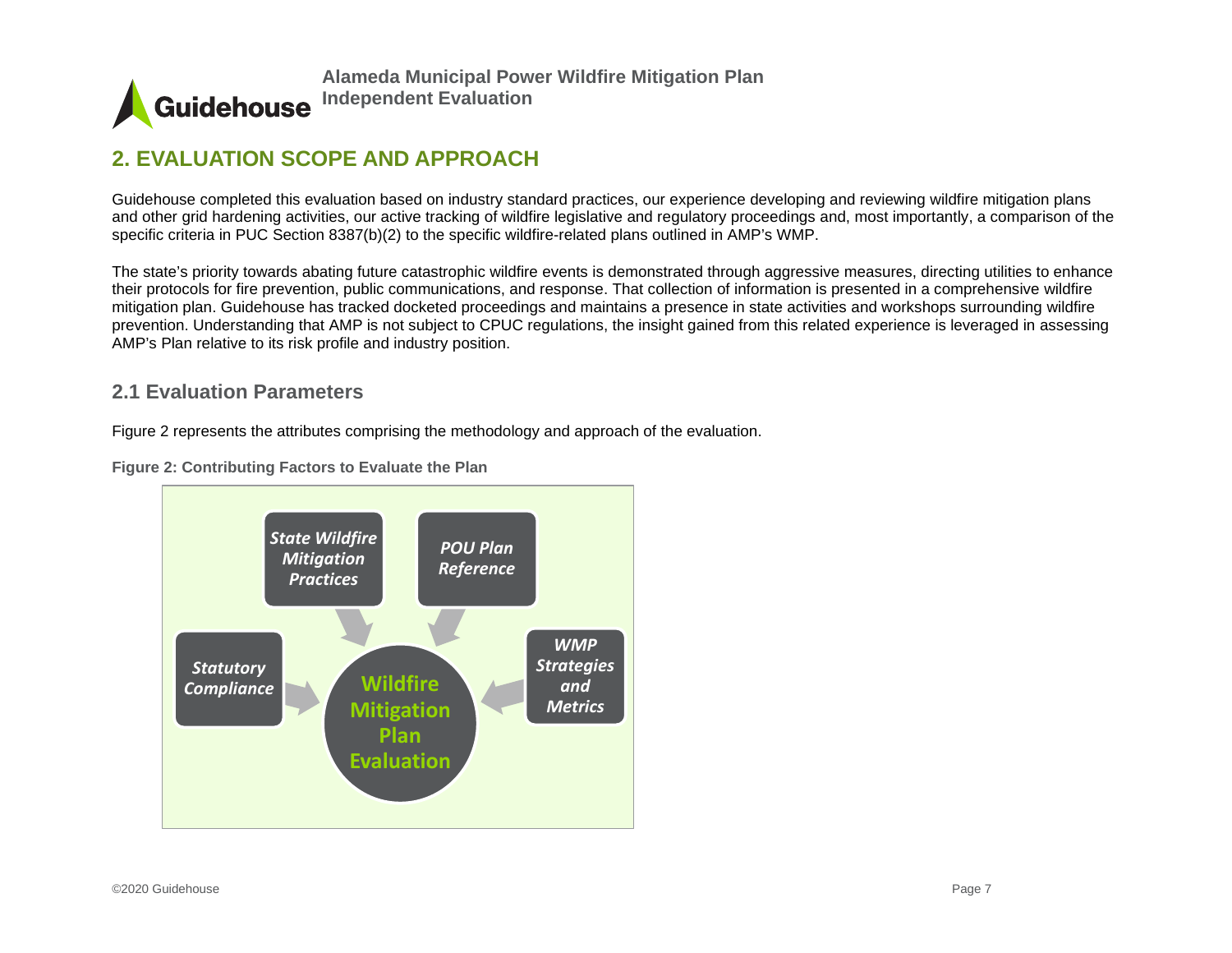

As mentioned above, the requirement for electric utilities and corporations to develop wildfire mitigation plans emerged from the directives of SB 901 and associated statutory modifications. See Table 1 for the complete statutory compliance list for POUs.

**Table 1: POU Requirements for the WMP**

#### **PUC Section 8387**  *(as amended on July 12, 2019)*

**(a)** Each local publicly owned electric utility and electrical cooperative shall construct, maintain, and operate its electrical lines and equipment in a manner that will minimize the risk of wildfire posed by those electrical lines and equipment.

**(b) (1)** The local publicly owned electric utility or electrical cooperative shall, before January 1, 2020, prepare a wildfire mitigation plan. After January 1, 2020, a local publicly owned electric utility or electrical cooperative shall prepare a wildfire mitigation plan annually and shall submit the plan to the California Wildfire Safety Advisory Board on or before July 1 of that calendar year. Each local publicly owned electric utility and electrical cooperative shall update its plan annually and submit the update to the California Wildfire Safety Advisory Board by July 1 of each year. At least once every three years, the submission shall be a comprehensive revision of the plan.

**(2)** The wildfire mitigation plan shall consider as necessary, at minimum, all of the following:

**(A)** An accounting of the responsibilities of persons responsible for executing the plan.

**(B)** The objectives of the wildfire mitigation plan.

**(C)** A description of the preventive strategies and programs to be adopted by the local publicly owned electric utility or electrical cooperative to minimize the risk of its electrical lines and equipment causing catastrophic wildfires, including consideration of dynamic climate change risks.

**(D)** A description of the metrics the local publicly owned electric utility or electrical cooperative plans to use to evaluate the wildfire mitigation plan's performance and the assumptions that underlie the use of those metrics.

**(E)** A discussion of how the application of previously identified metrics to previous wildfire mitigation plan performances has informed the wildfire mitigation plan.

**(F)** Protocols for disabling reclosers and deenergizing portions of the electrical distribution system that consider the associated impacts on public safety, as well as protocols related to mitigating the public safety impacts of those protocols, including impacts on critical first responders and on health and communication infrastructure.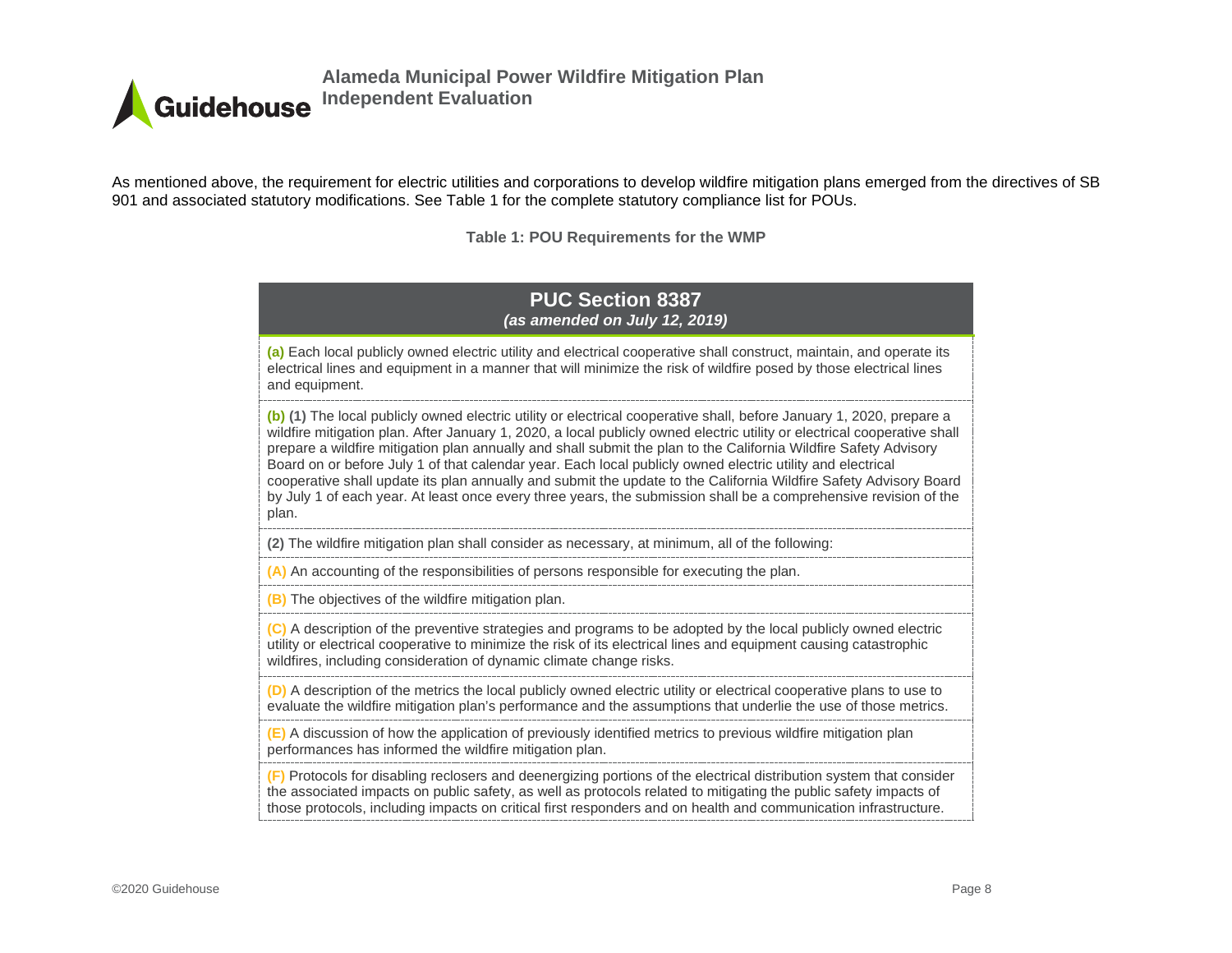**(G)** Appropriate and feasible procedures for notifying a customer who may be impacted by the deenergizing of electrical lines. The procedures shall consider the need to notify, as a priority, critical first responders, health care facilities, and operators of telecommunications infrastructure.

**(H)** Plans for vegetation management.

**(I)** Plans for inspections of the local publicly owned electric utility's or electrical cooperative's electrical infrastructure.

**(J)** A list that identifies, describes, and prioritizes all wildfire risks, and drivers for those risks, throughout the local publicly owned electric utility's or electrical cooperative's service territory. The list shall include, but not be limited to, both of the following:

**(i)** Risks and risk drivers associated with design, construction, operation, and maintenance of the local publicly owned electric utility's or electrical cooperative's equipment and facilities.

**(ii)** Particular risks and risk drivers associated with topographic and climatological risk factors throughout the different parts of the local publicly owned electric utility's or electrical cooperative's service territory.

**(K)** Identification of any geographic area in the local publicly owned electric utility's or electrical cooperative's service territory that is a higher wildfire threat than is identified in a commission fire threat map, and identification of where the commission should expand a high fire-threat district based on new information or changes to the environment.

**(L)** A methodology for identifying and presenting enterprise wide safety risk and wildfire-related risk.

**(M)** A statement of how the local publicly owned electric utility or electrical cooperative will restore service after a wildfire.

**(N)** A description of the processes and procedures the local publicly owned electric utility or electrical cooperative shall use to do all of the following:

**(i)** Monitor and audit the implementation of the wildfire mitigation plan.

**(ii)** Identify any deficiencies in the wildfire mitigation plan or its implementation and correct those deficiencies.

**(iii)** Monitor and audit the effectiveness of electrical line and equipment inspections, including inspections performed by contractors, that are carried out under the plan, other applicable statutes, or commission rules.

**(3)** The local publicly owned electric utility or electrical cooperative shall, on or before January 1, 2020, and not less than annually thereafter, present its wildfire mitigation plan in an appropriately noticed public meeting. The local publicly owned electric utility or electrical cooperative shall accept comments on its wildfire mitigation plan from the public, other local and state agencies, and interested parties, and shall verify that the wildfire mitigation plan complies with all applicable rules, regulations, and standards, as appropriate.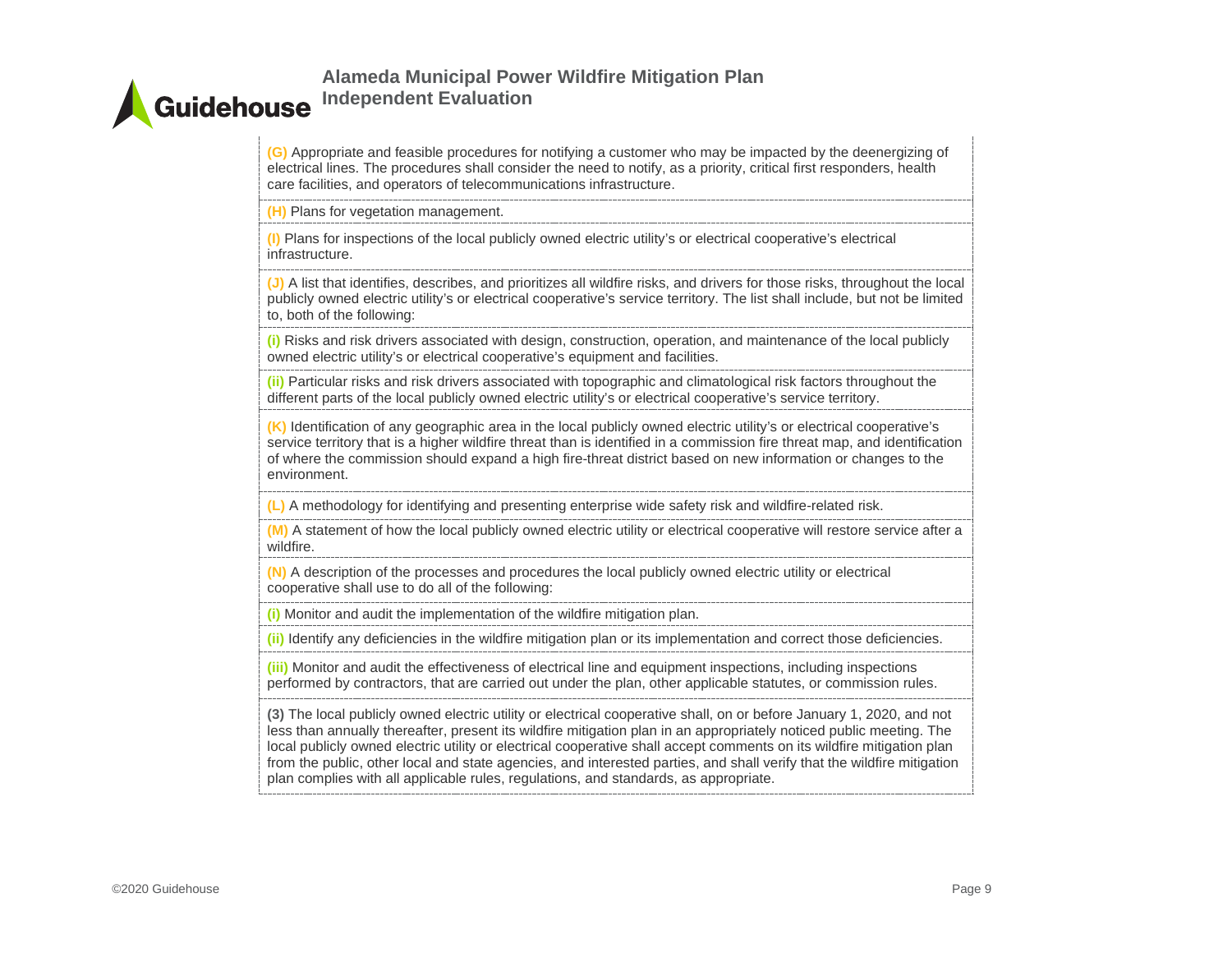

**(c)** The local publicly owned electric utility or electrical cooperative shall contract with a qualified independent evaluator with experience in assessing the safe operation of electrical infrastructure to review and assess the comprehensiveness of its wildfire mitigation plan. The independent evaluator shall issue a report that shall be made available on the internet website of the local publicly owned electric utility or electrical cooperative and shall present the report at a public meeting of the local publicly owned electric utility's or electrical cooperative's governing board.

# **2.2 Evaluation Approach**

To perform an assessment of the comprehensiveness of the Plan, Guidehouse used the following described approach.

### *2.2.1 Statutory Compliance*

Guidehouse sought to determine compliance with the provisional requirements laid out in SB 901 as codified in PUC Section 8387. The Plan's alignment with the statutory requirement is presented in Appendix A. Mitigation measures are not required to exceed the statutory requirements.

### *2.2.2 Industry Wildfire Mitigation Practices Comparison*

<span id="page-10-2"></span><span id="page-10-1"></span><span id="page-10-0"></span>Accepted practices for wildfire mitigation have been discussed and presented at numerous events. Additionally, wildfire mitigation plans approved by the CPUC have garnered significant insight from the industry at large. Guidehouse's understanding of an effective wildfire mitigation plan draws on comparisons from existing wildfire mitigation plans and industry practices and is summarized according to business practice categories described in [Figure 3: Mitigation Strategy Overview.](#page-11-0)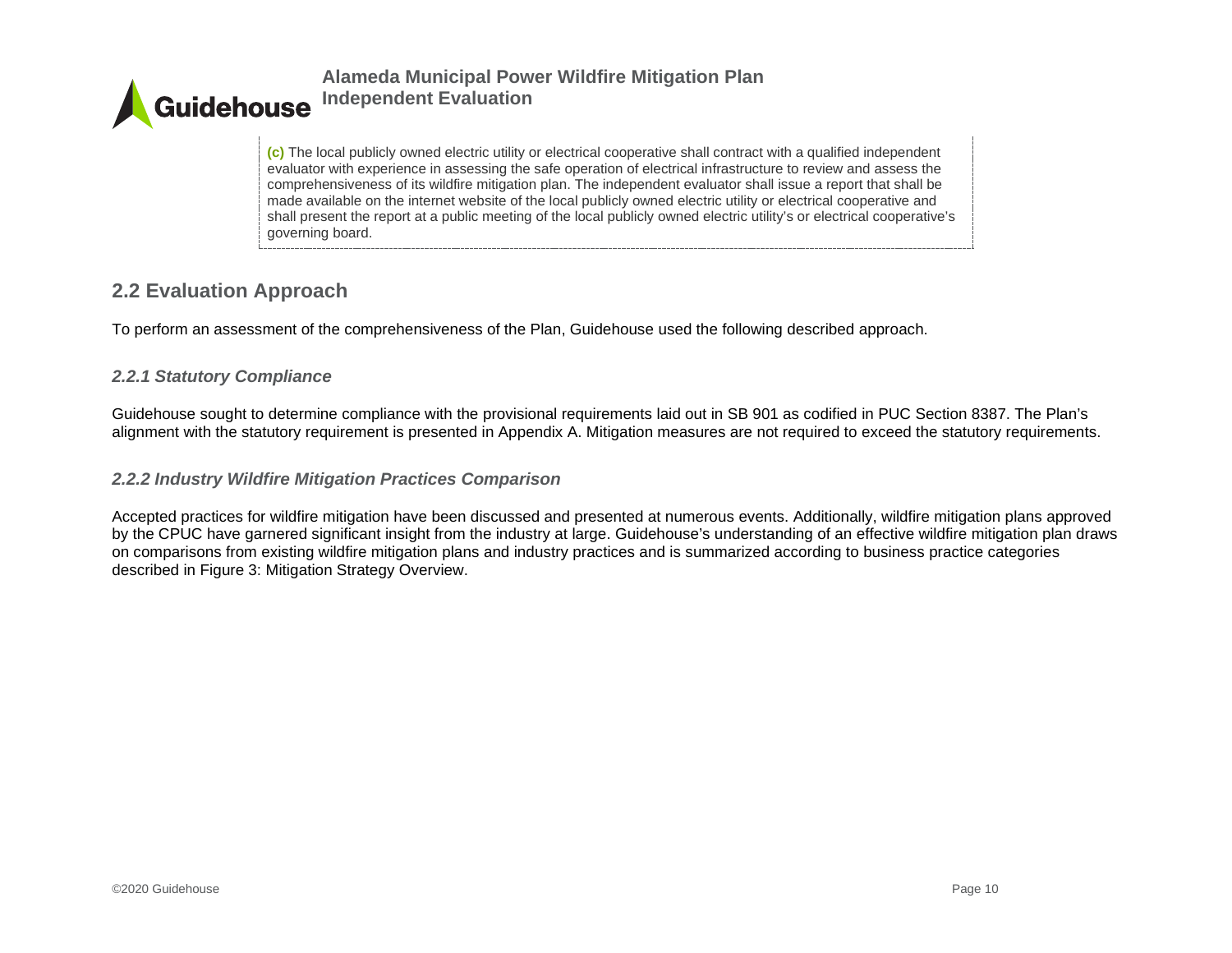<span id="page-11-0"></span>

Expertise in these critical elements facilitated Guidehouse's review of the comprehensiveness of AMP's WMP. While not all of these strategies need to be present in or applicable to in any POU's wildfire mitigation plan, due to that POU's size, location, and system or operational characteristics, Guidehouse's understanding of collected utility strategies demonstrated throughout the state are summarized below:

- *Inspection and maintenance of distribution transmission and substation assets* including conducting system patrols and ground inspections, using technological inspection tools, managing predictive and electrical preventative maintenance, and conducting vegetation inspections and management, vulnerability detection such as Light Detection and Ranging (LiDAR) inspection; and geospatial and topography identification, geographic information system (GIS) mapping data. A key component is identifying collected data elements through each program and understand how that data is used and shared to improve utility practices.
- *Vegetation management* that includes routine preventative vegetation maintenance; corrective vegetation management and off-cycle tree work; emergency vegetation clearance, prioritized for portions of the service territory that lie in high hazard zones, quality control processes; and resource protection plan, including animal and avian mitigation programs.
- *System hardening* that includes pole replacement, non-expulsion equipment, advanced fuses, tree attachment removal, less flammable transformer oil, covered wire and wire wrap, and undergrounding where cost beneficial.
- *Operational practices* including communications and mustering plans under varying degrees of wildfire risk. Plans to deactivate automatic reclosers, de-energization of "at risk" area powerlines based on type of facility (overhead bare conductions, high voltage, etc.), tree and vegetation density, available dry fuel, and other factors that make certain locations vulnerable to wildfire risk.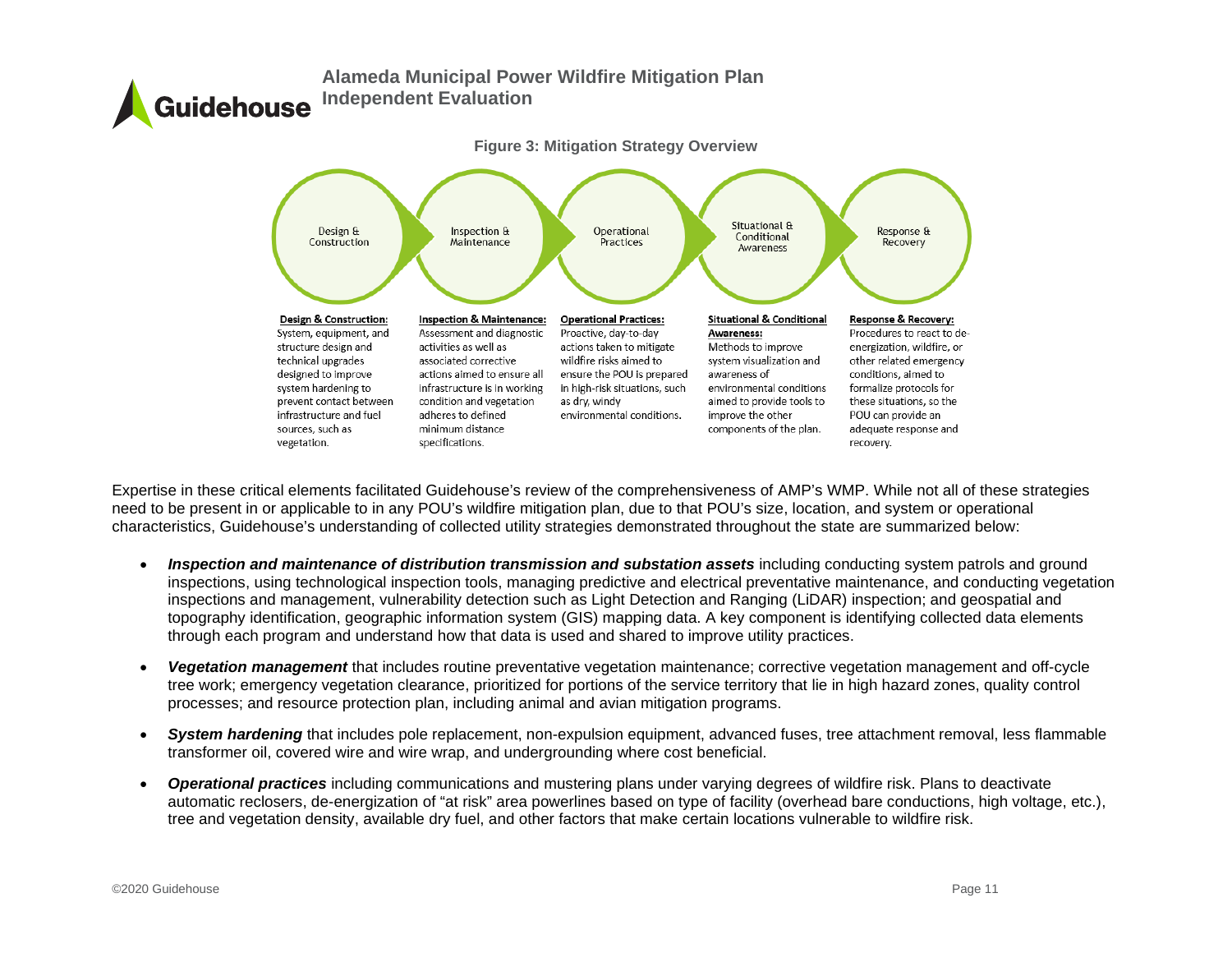- <span id="page-12-1"></span>• *Situational awareness* including obtaining information from devices and sensors on actual system, weather and other wildfire conductivity conditions, two-way communication with agencies and key personnel. Programs such as online feeds and websites such as the National Fire Danger Rating System. Situational awareness should help achieve a shared understanding of actual conditions and serve to improve collaborative planning and decision making.
- *De-Energization actions* triggered and prioritized by forecasted extreme fire weather conditions; imminent extreme fire weather conditions; validated extreme fire weather conditions; and plans for re-energization when weather subsides to safe levels. Manual or automatic capabilities exist for implementation.
- *Advanced Technologies* including Distribution Fault Anticipation technology, tree growth regulators, pulse control fault interrupters, oblique and hyper-spectral imagery; advanced transformer fluids; advanced LiDAR, and advanced SCADA, to reduce electrical ignition while also helping to mitigate power outages and equipment damage.
- *Emergency Preparedness, Outreach and Response communications* before, during, and after emergencies including but not limited to engaging with key stakeholders that include critical facilities and served customers; local governments, critical agencies such as California Department of Forestry and Fire Protection (CAL FIRE), local law enforcement agencies and other first responders, hospitals, local emergency planning committees, other utility providers, California Independent System Operator, and the utility's respective Board. Coordination agreements such as Mutual Assistance should be leveraged. Community outreach plan should inform and engage first responders, local leaders, land managers, business owners and others.
- *Customer support programs* including financial assistance and support for low-income customers; billing adjustments; deposit waivers; extended payment plans; suspension of disconnection and non-payment fees; repair processing and timing; access to utility representatives; and access to outage reporting and emergency communications. Consideration of languages in addition to English. Identification of priority customers, such as first responders and local agencies, health care providers, water and telecommunication facilities, groups that assist children, elderly, mobility impaired, and other vulnerable populations.

#### *2.2.3 Value Determination of Plan Metrics*

Metrics for tracking the wildfire mitigation plan's progress intend to allow the utility to refresh information as trends become clearer. Based upon the discussion included in the CPUC's Phase 2 of the SB 901 proceeding docket, interests in metric development and underlying data collection are beginning to take shape. While these determinations do not directly influence the public power sector, insight has been leveraged to employ and evaluate effective metrics.[4](#page-12-1)

<span id="page-12-0"></span><sup>4</sup> CPUC Order Instituting Rulemaking to Implement Electric Utility Wildfire Mitigation Plans Pursuant to SB 901 (2018) (Rulemaking 18-10-007) [https://apps.cpuc.ca.gov/apex/f?p=401:56:0::NO:RP,57,RIR:P5\\_PROCEEDING\\_SELECT:R1810007.](https://apps.cpuc.ca.gov/apex/f?p=401:56:0::NO:RP,57,RIR:P5_PROCEEDING_SELECT:R1810007)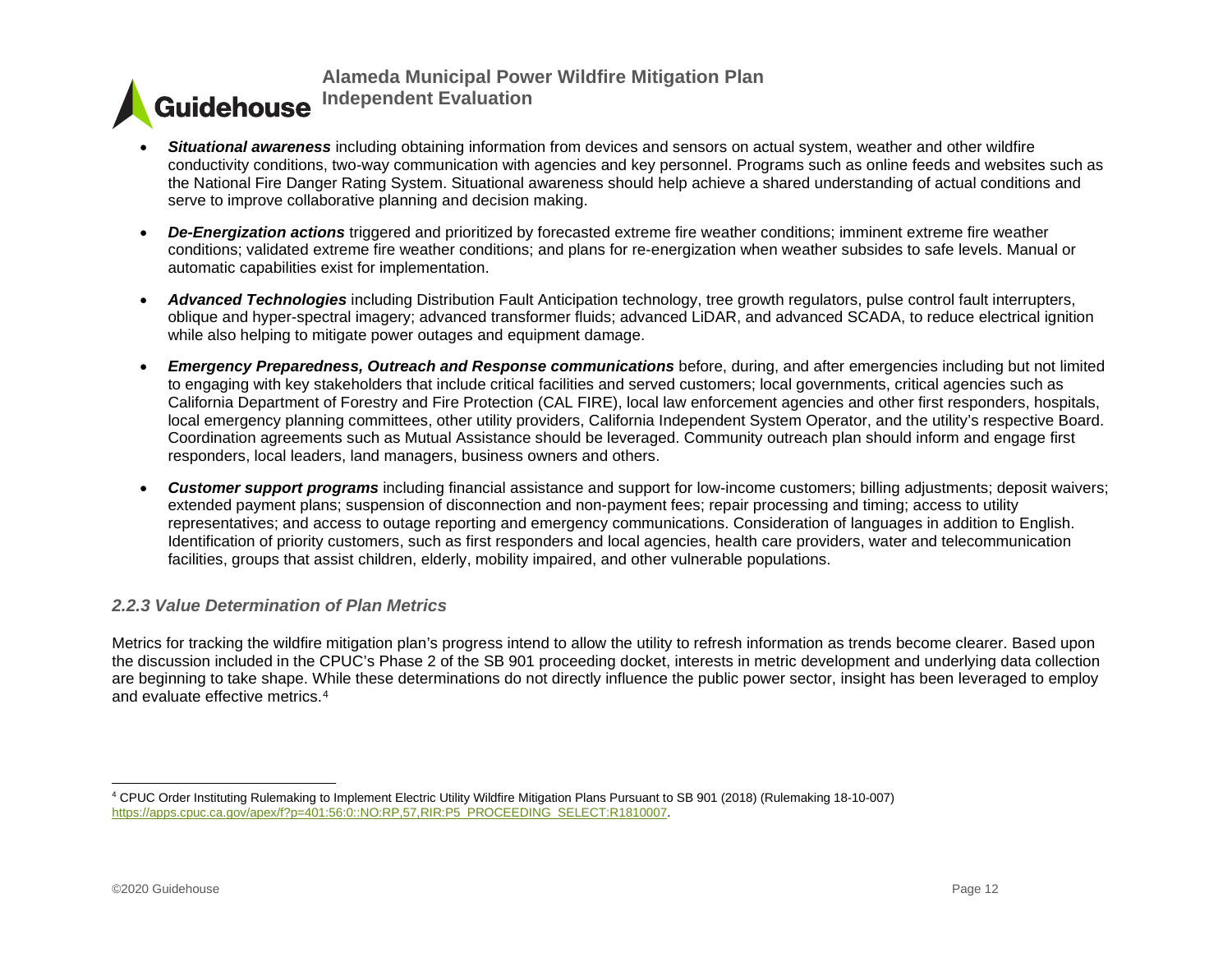

# **3. AMP WMP PLAN ELEMENTS**

Guidehouse reviewed the Plan elements to determine whether the activities supported the intention to deploy an effective wildfire mitigation plan. This determination incorporated individual elements as well as underlying data sources that further described data collection methodologies and implementation procedures to ensure measures are carried out and also tracked. This understanding also informs internal reviews and subsequent updates for future Plan iterations.

Guidehouse found that AMP's WMP meets the statutory requirements of comprehensiveness per PUC Section 8387. In this section, we review the WMP's elements and their purpose relative to the development and successful execution of the WMP. A table comparing each subsection of PUC Section 8387 to the significant sections of the WMP can be found in Appendix A.

# **3.1 Review of Statutory Elements**

<span id="page-13-0"></span>*3.1.1 Objectives and Overview of Preventative Strategies and Programs*

### **PUC Section 8387**

**(B)** The objectives of the wildfire mitigation plan.

**(C)** A description of the preventive strategies and programs to be adopted by the local publicly owned electric utility or electrical cooperative to minimize the risk of its electrical lines and equipment causing catastrophic wildfires, including consideration of dynamic climate change risks.

#### <span id="page-13-1"></span>**3.1.1.1** *Objectives*

<span id="page-13-2"></span>AMP states the primary goal of their WMP "is to describe AMP's existing programs, practices, and measures that effectively reduce the probability that AMP's electric supply system could be the origin or contributing source for the ignition of a wildfire." AMP's secondary goal is to improve the resilience of the electric grid for their service territory to reduce service interruptions and reduce the length of time of such interruptions, by improving their restoration.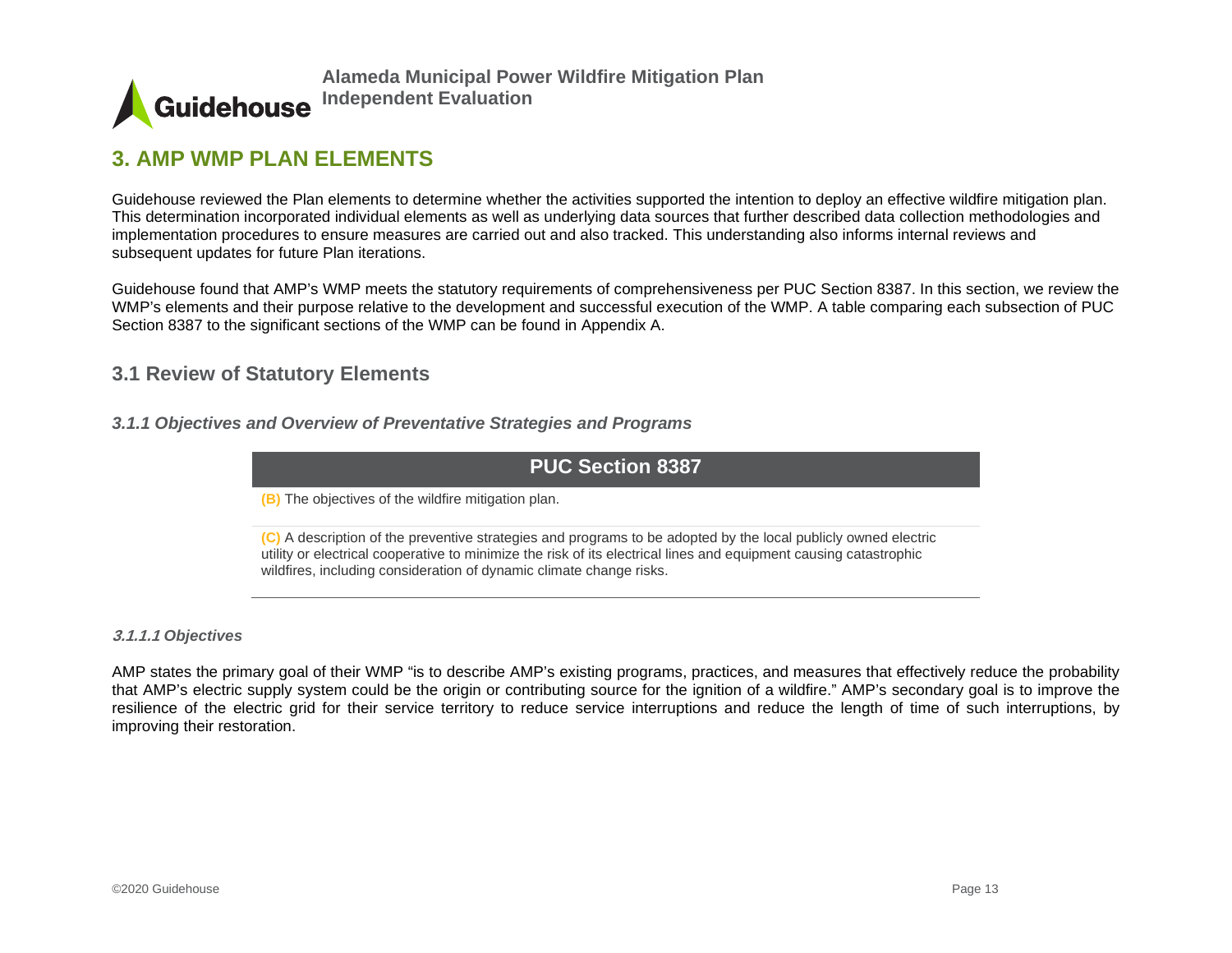**Guidehouse** 

**Alameda Municipal Power Wildfire Mitigation Plan Independent Evaluation**

**3.1.1.2** *Preventive Strategies*

AMP elaborates upon its preventive strategies for mitigating wildfire in section V of the Plan. In this section, AMP notes that its service territory does not include any high fire threat districts, they monitor local weather including for Red Flag Warnings issued by the national weather service, and utilize design and construction standards, vegetation management, and inspections in a manner that meets all relevant federal, state, and industry standards (including CPUC General Orders (GOs) 95, 128, and 165).

#### *3.1.2 Risks, Risk Drivers, and Risk Assessment*

# **PUC Section 8387**

**(J)** A list that identifies, describes, and prioritizes all wildfire risks, and drivers for those risks, throughout the local publicly owned electric utility's or electrical cooperative's service territory. The list shall include, but not be limited to, both of the following:

**(i)** Risks and risk drivers associated with design, construction, operation, and maintenance of the local publicly owned electric utility's or electrical cooperative's equipment and facilities.

**(ii)** Particular risks and risk drivers associated with topographic and climatological risk factors throughout the different parts of the local publicly owned electric utility's or electrical cooperative's service territory.

**(L)** A methodology for identifying and presenting enterprise-wide safety risk and wildfire-related risk.

#### <span id="page-14-0"></span>**3.1.2.1** *Identification of Risks and Risk Drivers*

AMP identifies and describes all wildfire risks and drivers for those risks in Sections IV of the Plan. Section IV includes a Table (Table 2) that clearly identifies all potential risk drivers and their probability for creating wildfire conditions in AMP's service territory. AMP considered topology, adverse weather, vegetation, and equipment as risk drivers and found these to be either extremely low or not applicable to AMP.

Sections IV.A and IV.B of the WMP explain why there is no significant risk of wildfire in AMP's service territory. In section IV.A the Plan describes that the City of Alameda adopted a Local Hazard Mitigation Plan which stated, "wildfire is an unlikely event as Alameda Island is an island separated from the mainland by the Oakland Estuary. [Further,] Bay Farm Island lies at the end of a peninsula bordered by Metropolitan Oakland International Airport and Metropolitan Golf Links, neither of which has the kind of vegetation needed for a wildland fire." Therefore, Alameda is protected by its natural geography and topography from any undeveloped areas or high fuel loading zones. Alameda is further protected by is substantial development and undergrounding of system lines and equipment. Accordingly, wildfire is not considered an enterprise-wide safety risk as described in section IV.B.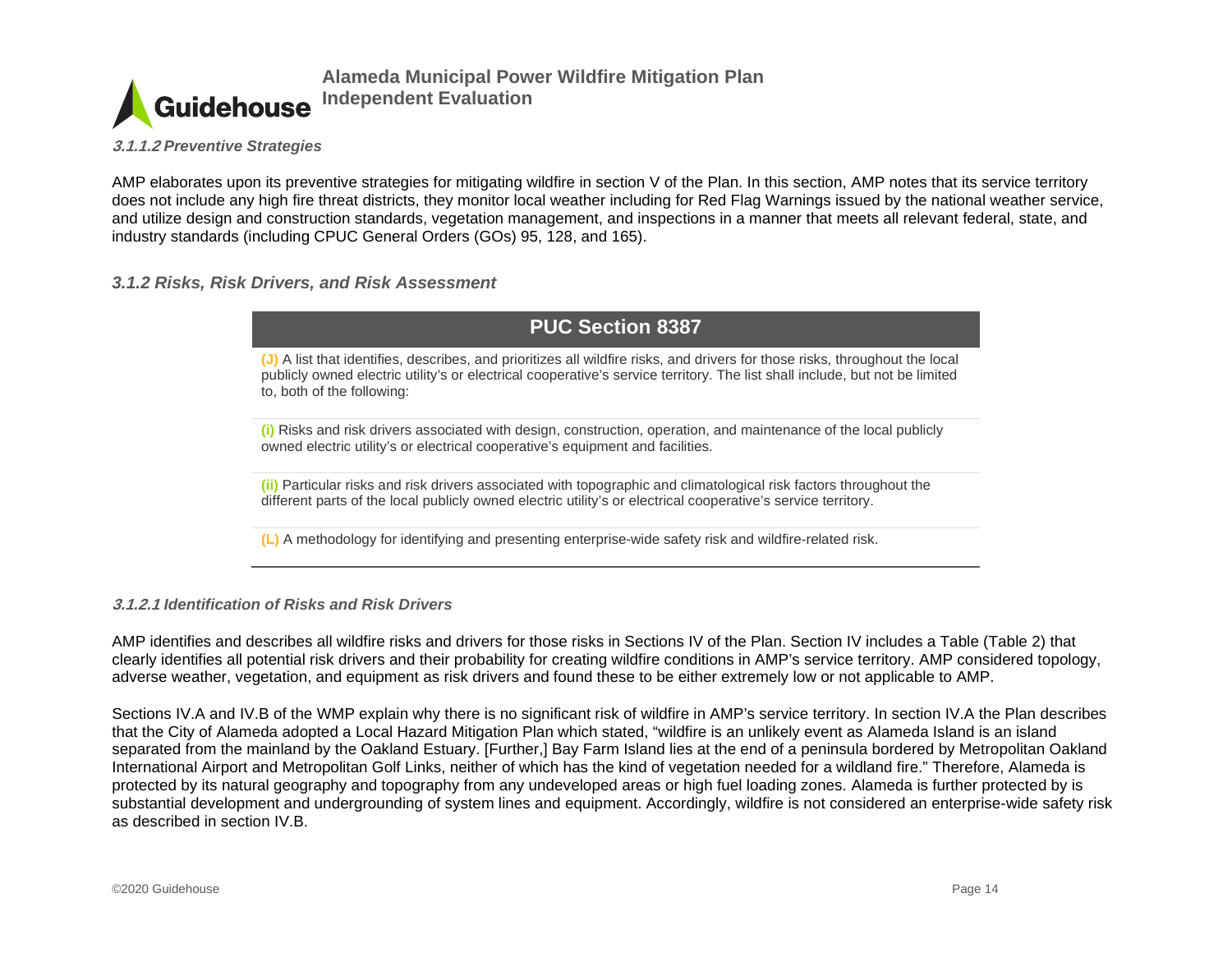

**3.1.2.2** *Methodology for identifying and presenting enterprise-wide safety risk and wildfire-related risk*

AMP identified and presented enterprise-wide safety risks and wildfire-related risk, or more accurately, the lack of such risks by reviewing the CPUC map which identified all of AMP's service territory as Tier 1 on the CPUC Fire Threat Map, the Local Hazard Mitigation Plan which stated that wildfire events are unlikely, and staff's knowledge of the service territory's facilities, equipment, terrain, vegetation management, construction standards, operational practices, and climate none of which presents any notable fire or safety risks.

#### *3.1.3 Asset Overview & Service Territory*

**PUC Section 8387**

**(K)** Identification of any geographic area in the local publicly owned electric utility's or electrical cooperative's service territory that is a higher wildfire threat than is identified in a commission fire threat map, and identification of where the commission should expand a high fire-threat district based on new information or changes to the environment.

All of AMP's service territory is in Tier 1 and is surrounded by water, estuary, or airport. There are no areas within AMP's service territory that warrant a higher wildfire threat rating than Tier 1. Accordingly, AMP has not identified any areas in its Plan that recommend a change to the CPUC Fire Threat Map.

#### <span id="page-15-0"></span>*3.1.4 Wildfire Prevention Strategies*



**(F)** Protocols for disabling reclosers and deenergizing portions of the electrical distribution system that consider the associated impacts on public safety, as well as protocols related to mitigating the public safety impacts of those protocols, including impacts on critical first responders and on health and communication infrastructure.

**(H)** Plans for vegetation management.

<span id="page-15-1"></span>**(I)** Plans for inspections of the local publicly owned electric utility's or electrical cooperative's electrical infrastructure.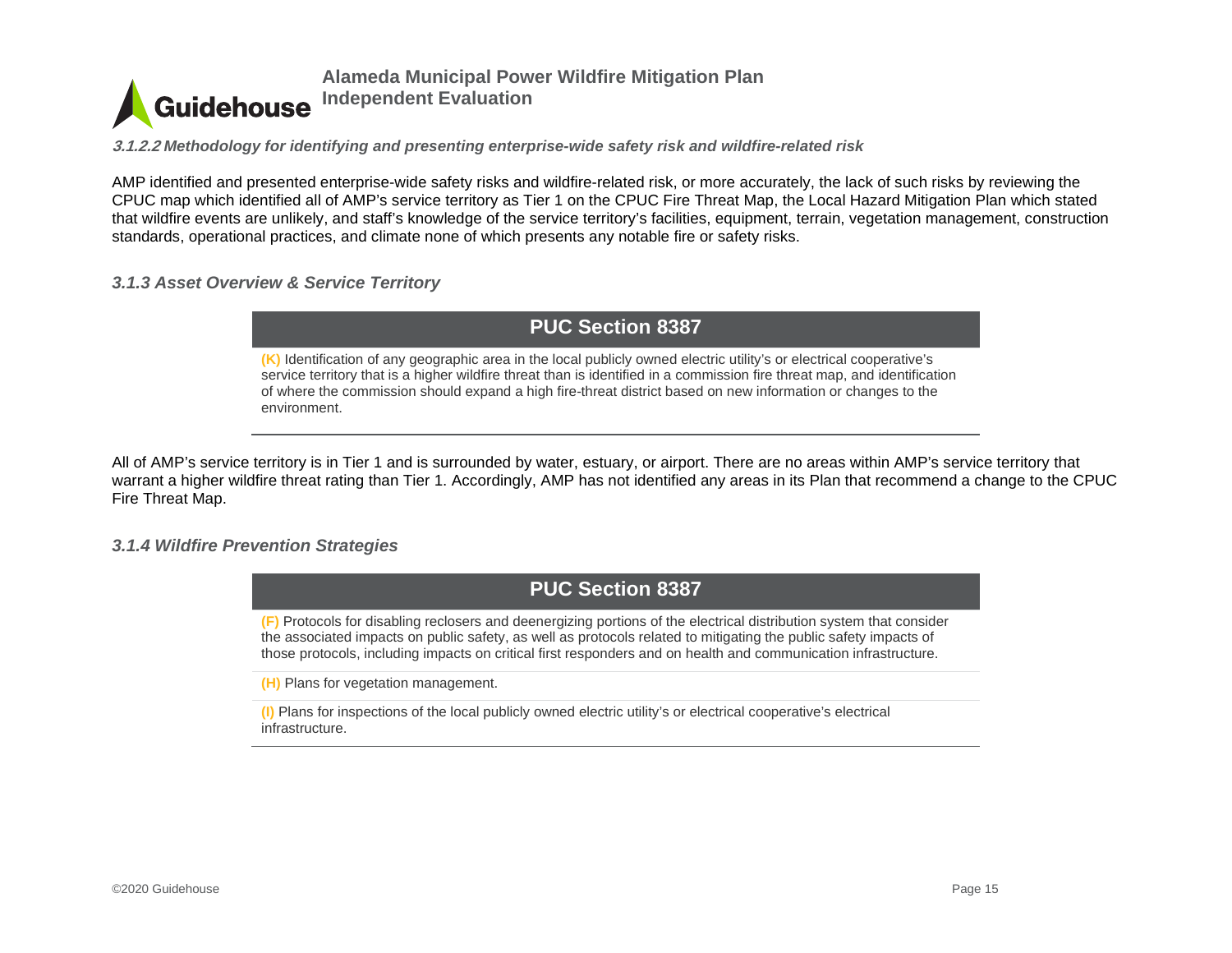

#### **3.1.4.1** *Disabling Reclosers*

Section V.F. of the WMP outlines its reclosing polices. Supervisory Control and Data Acquisition (SCADA) control has been installed on overhead distribution line reclosers and reclosing relays in AMP's substations. The reclosing policies for both line reclosers and substation breakers opened by a reclosing relay state that patrols inspections / line patrols are triggered for permanent faults. These policies represent baseline utility practices for protection of the public and the distribution system. Due to the low wildfire risk within the AMP service territory, fast tripping relay setting have not been adopted.

Guidehouse believes that the AMP reclosing policies reflect common utility practices and satisfy the intent of PUC 8387 (b)(2)(F)

#### **3.1.4.2** *De-Energization Protocols*

Section V.G. of the WMP indicates that due to the minimal risk of AMP's electrical supply facilities causing a power-line ignited wildfire, specific deenergization protocols have not been adopted. AMP will re-evaluate this determination in future updates to its Wildfire Mitigation Plan.

#### **3.1.4.3** *Vegetation Management*

Section V.D. contains on overview of AMP's distribution tree trimming program. AMP states that it meets the minimum industry standard vegetation management practices. For transmission-level facilities, AMP has stated it complies with NERC FAC-003-4, where applicable. For both transmission and distribution level facilities, AMP has stated it meets: (1) Public Resources Code section 4292; (2) Public Resources Code section 4293; (3) GO 95 Rules 35; and GO 95 Appendix E Guidelines to Rules 35. The city of Alameda's Public Works Department contracts tree trimming contractors to perform routine vegetation management, such as pruning and removal, on an annual basis. Public Works (PW) has divided AMP's service territory into five zones. Each year, Public Works (PW) oversees tree trimming in one of the five zones, including line clearances. The city's tree trimming contractors trim a minimum of 12 feet clearance and are knowledgeable about work near energized electric lines, tree growth rates, and pruning methods to maintain tree health. In addition, AMP inspectors perform annual field patrols to inspect trees and identify hazard trees. Throughout the year, AMP inspectors work with PW to coordinate required line clearances when located outside of the designated zone for that year.

As indicated in the WMP, AMP meets the intent PUC 8387 (b)(2)(H). Additionally, AMP provided documentation to support meeting minimum industry standard vegetation management practices.

#### **3.1.4.4** *Infrastructure Inspections*

Section V.E. contains an overview of AMP's electrical infrastructure patrol inspections. Section VII.E. reviews AMP's monitoring of the effectiveness inspections. Table 3 provides an overview of facility inspection cycles. AMP indicates that inspections are performed on a cycle that meets the timeframes given in General Order 165 (GO 165). During these inspections, problems are identified and prioritized. If AMP staff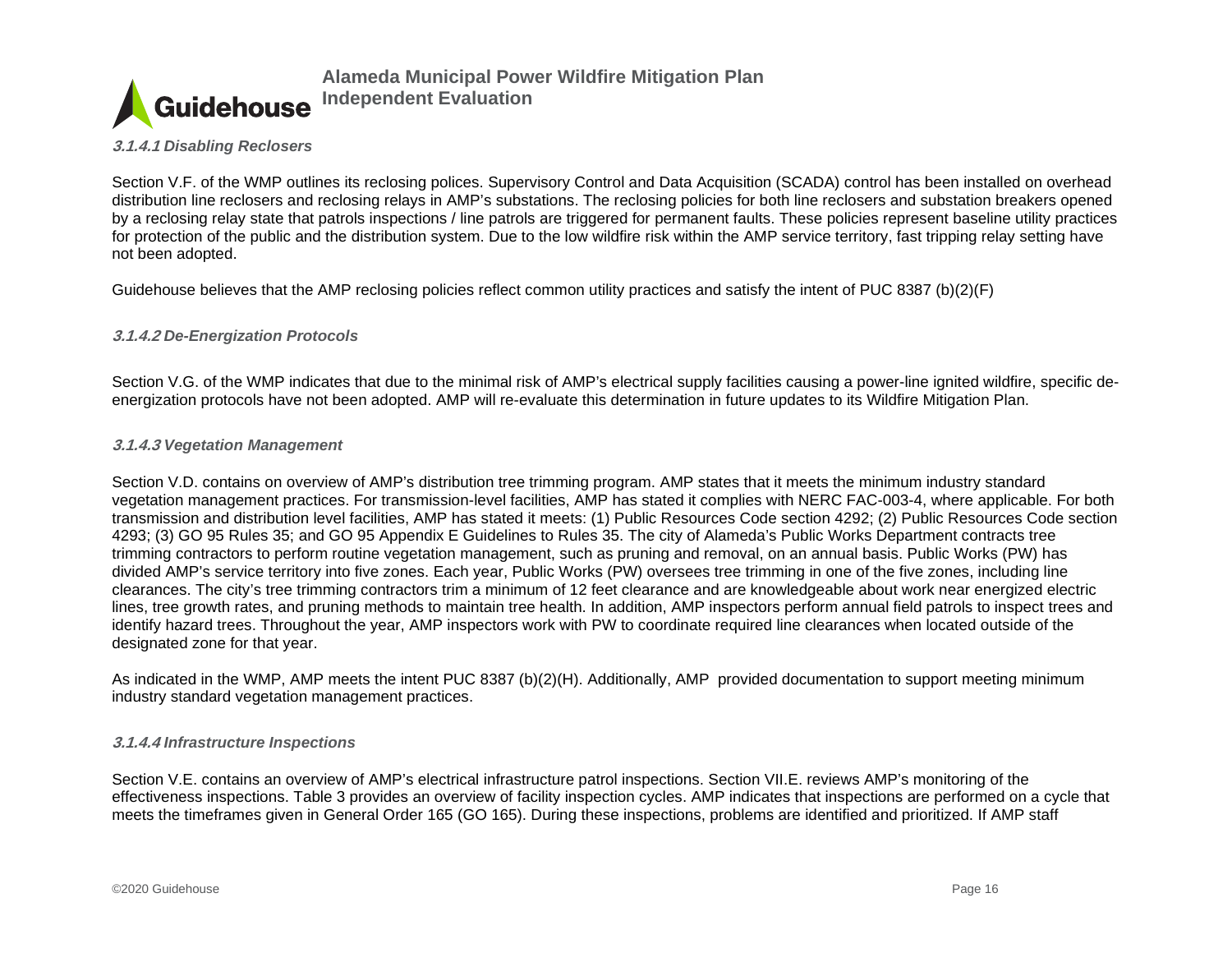

discovers a facility in need of repair that is owned by an entity other than AMP, AMP will issue a notice to repair to the facility owner and work to ensure that necessary repairs are completed promptly.

On a three-year cycle, AMP performs detailed inspections on 1/3 of its electric utility system and assets and visual inspections on 2/3 of its electric utility system. Detailed testing on all electric utility poles in the system is performed every 10 years. During these inspections, AMP examines each component of the electrical system to check for abnormalities. AMP indicates that the Line Superintendent has oversight of the inspection program which includes prioritizing and assigning resources for follow-up corrective maintenance and regular evaluation of the inspection program performance and effectiveness. Table 4 contains Maintenance Tag Priority Levels for corrective maintenance identified during inspections.

As indicated in the WMP, AMP meets the intent of PUC 8387 (b)(2)(I). Additionally, AMP provided documentation to support meeting GO 95 and GO 165.

#### *3.1.5 Response & Restoration*

# **PUC Section 8387**

**(G)** Appropriate and feasible procedures for notifying a customer who may be impacted by the deenergizing of electrical lines. The procedures shall consider the need to notify, as a priority, critical first responders, health care facilities, and operators of telecommunications infrastructure.

**(M)** A statement of how the local publicly owned electric utility or electrical cooperative will restore service after a wildfire.

#### <span id="page-17-0"></span>**3.1.5.1** *Event Communication*

Due to the low wildfire risk within the AMP service territory, no Public Safety Power Shut-Off (PSPS) and related PSPS communications plans have been developed. Section III. C. provides a summary of Wildfire Response & Recovery responsibilities of key AMP leadership positions. At the discretion of the AMP General Manager (GM), this position is responsible for communications to Public Utilities Board Members and key City offices to provide updates related to outages, system events, and emergencies. Additionally, the AMP GM has responsibility for communicating electric utility system status information throughout an event to the City of Alameda EOC. The Assistant General Manager - Engineering & Operations (AGM O&E) provides event debriefings to key AMP personnel timely during emergencies and coordinates electric utility system status information throughout an event to the AMP GM at the City of Alameda EOC. The Assistant General Manager - Customer Resources (AGM CR) is responsible for responding to outage inquiries from customers and key accounts, notifying System Control of social media outage cause reports, updating online media information updates, phone Interactive Voice Response (IVR) updates and coordinating media communications.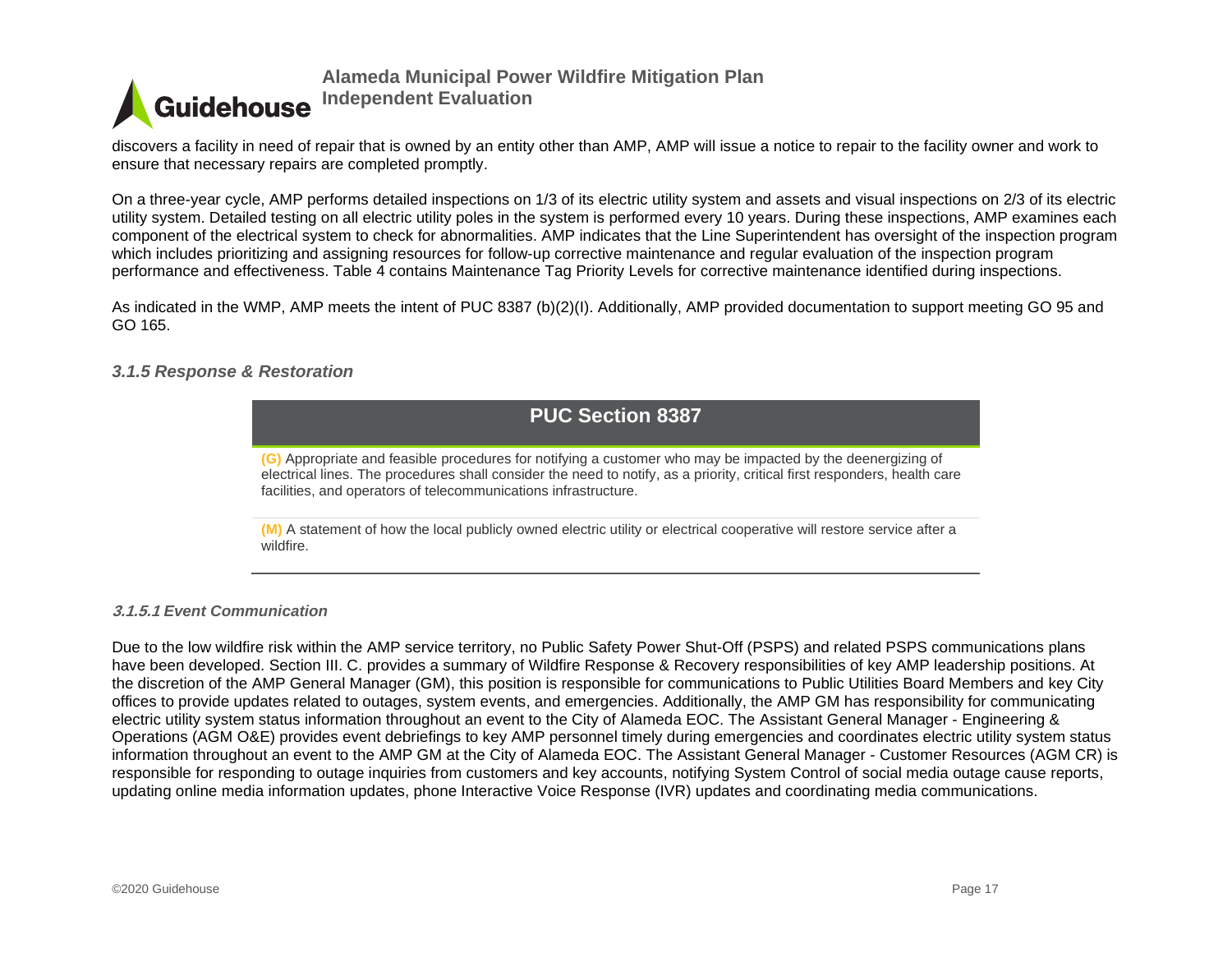

In Section III.D., AMP states that the 2019 City of Alameda (City) Emergency Operations Plan (EOP) is the foundation for disaster response and recovery operations for the City. AMP also notes the existence of a department Emergency Management Plan (EMP). The EMP outlines how AMP will respond to emergencies and establishes emergency preparedness measures, organization structure, Department Operations Centers (DOC) activation procedures, response priorities, communication requirements, and restoration priorities during emergencies and disasters. The EMP defines the Emergency Management Organization, and employee roles and responsibilities during restoration efforts. The EMP further establishes that whenever the City's EOC is activated, AMP's DOC is also activated to manage the restoration of the electric systems and high numbers of customers impacted.

Guidehouse believes that the AMP emergency event communications protocols satisfy the intent of PUC 8387 (b)(2)(G). Guidehouse encourages AMP to consider updating their EMP to include response actions specific to wildfire response.

#### **3.1.5.2** *Restoration*

Section VI. of the WMP provides an overview of the Restoration of Service. The summary indicates that AMP personnel are expected to respond to emergencies and complete an initial comprehensive assessment of outages and system conditions to ensure make-safe and restoration priorities are followed. This plan section also provides a summary of general restoration priorities, other restoration priority criteria and descriptions of service restoration steps during normal business hours and outside normal business hours.

Given the low probability of a wildfire within the AMP service territory, Guidehouse believes the restoration process satisfies the intent of PUC 8387 (b)(2)(M).

#### *3.1.6 Plan Execution, Monitoring, & Metrics*



**(A)** An accounting of the responsibilities of persons responsible for executing the plan.

**(D)** A description of the metrics the local publicly owned electric utility or electrical cooperative plans to use to evaluate the wildfire mitigation plan's performance and the assumptions that underlie the use of those metrics.

**(E)** A discussion of how the application of previously identified metrics to previous wildfire mitigation plan performances has informed the wildfire mitigation plan.

<span id="page-18-0"></span>**(N)** A description of the processes and procedures the local publicly owned electric utility or electrical cooperative shall use to do all of the following: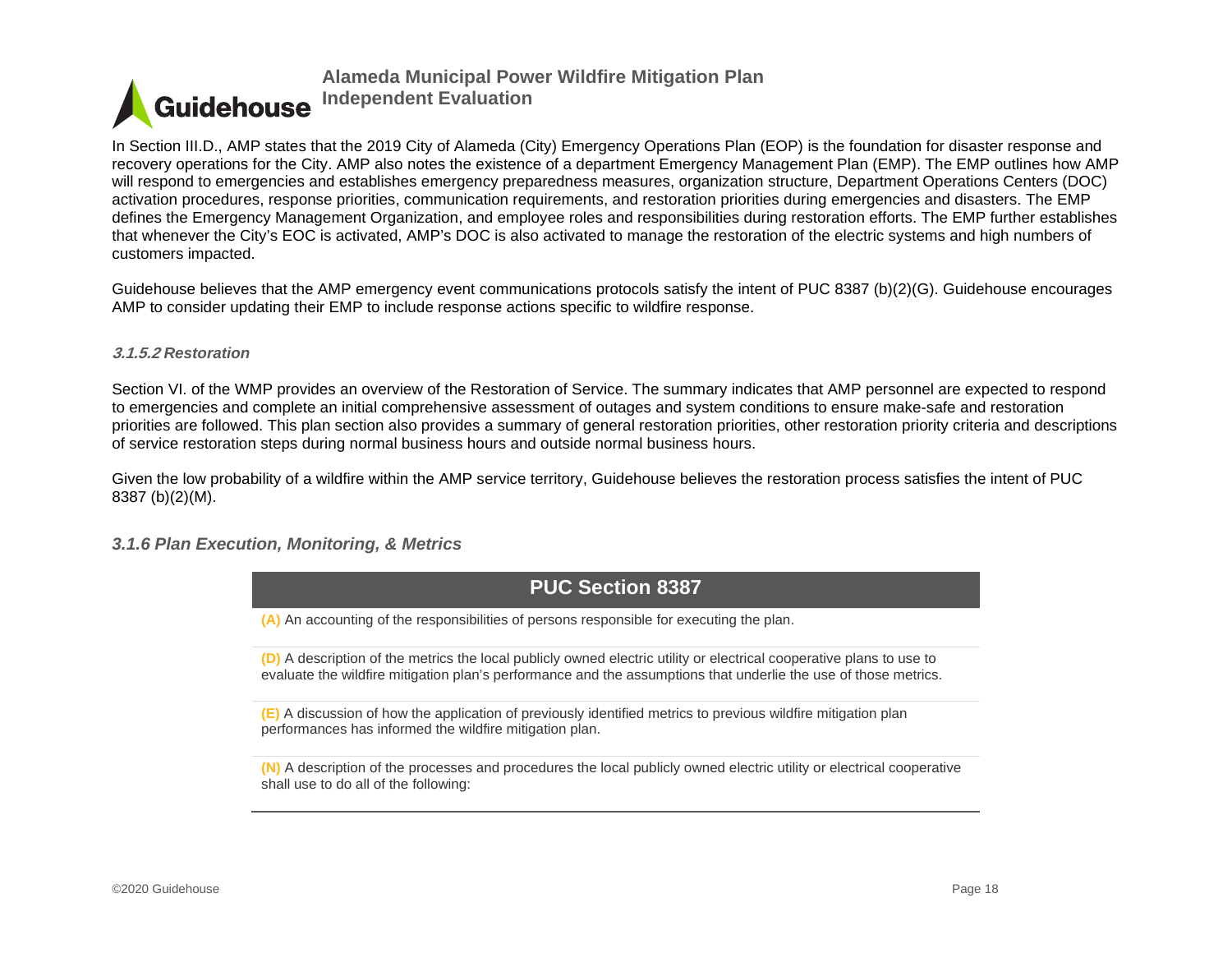

**(i)** Monitor and audit the implementation of the wildfire mitigation plan.

**(ii)** Identify any deficiencies in the wildfire mitigation plan or its implementation and correct those deficiencies.

**(iii)** Monitor and audit the effectiveness of electrical line and equipment inspections, including inspections performed by contractors, that are carried out under the plan, other applicable statutes, or commission rules.

**3.1.6.1** *Responsibilities of Persons Responsible for Executing the Plan*

Section III A. provides an organizational chart of the utility governance structure. Section III.B. provides a high-level overview of the roles and responsibilities for AMP general management and major divisions. The AMP GM is responsible for the overall development of the WMP and assurance of implementation, testing and updating of the plan. Other plan sections provide details regarding general plan implementation oversight.

Guidehouse believes the accounting of responsibilities of persons responsible for executing the AMP WMP have been indicated in accordance with the intent of PUC 8387 (b)(2)(A).

#### **3.1.6.2** *AMP Metrics*

AMP provides a summary of two metrics to be tracked to measure the performance of the WMP, in Section VII.A. of the plan.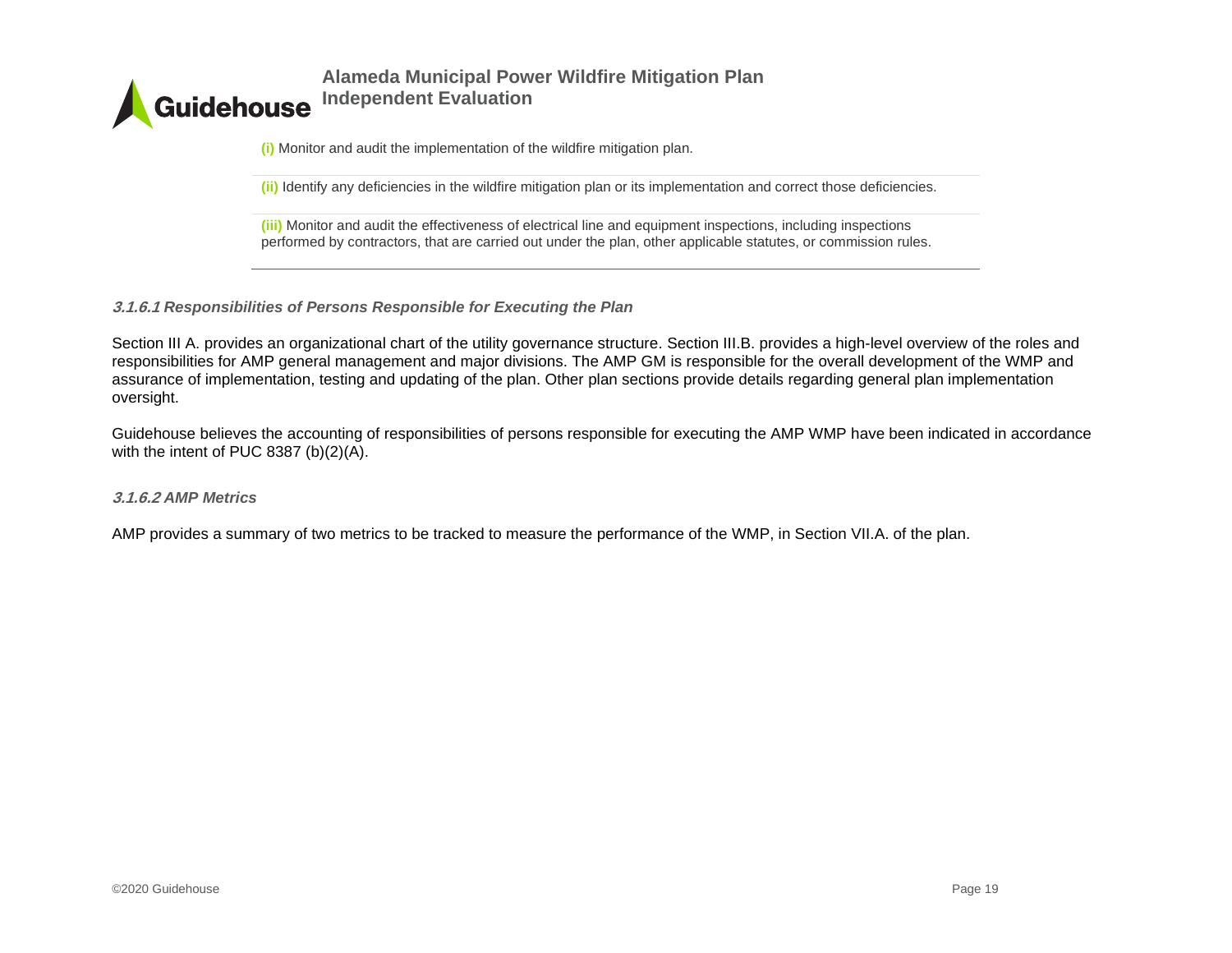#### **Table 2: AMP Proposed Metrics**

| <b>Specific metric</b>                                                             | <b>Indicator</b>    | Measure of<br><b>effectiveness</b> | <b>Criteria</b>                                                                                                                                                                                                                                                                                                                                  |
|------------------------------------------------------------------------------------|---------------------|------------------------------------|--------------------------------------------------------------------------------------------------------------------------------------------------------------------------------------------------------------------------------------------------------------------------------------------------------------------------------------------------|
| Fire ignitions                                                                     | Number of<br>events | Not stated                         | AMP facility was associated with the fire:<br>The fire was self-propagating and of a material other than electrical and/or<br>communication facilities:<br>The resulting fire traveled greater than one linear meter from the ignition point;<br>and<br>AMP has knowledge that the fire occurred.                                                |
| Distribution and<br>transmission wires<br>downed within AMP's<br>service territory | Number of<br>events | Not stated                         | Any instance where an electric transmission or primary distribution conductor<br>falls to the ground or on to a foreign object.<br>AMP will not normalize this metric by excluding unusual events, such as severe<br>$\bullet$<br>storms. Instead, AMP will supplement this metric with a qualitative description<br>of any such unusual events. |

In future Wildfire Mitigation Plans, AMP will provide the number of fires that occurred that were less than 10 acres in size. Any fires greater than 10 acres will be individually described.

Guidehouse believes the AMP metrics to evaluate the effectiveness of the WMP meet the minimum requirements of the intent of PUC 8387 (b)(2)(D). Further, since metrics have been first introduced in this initial WMP, metrics from a prior WMP did not inform this plan (PUC 8387 (b)(2)(E)). Guidehouse encourages AMP in future WMPs to explore additional WMP effectiveness metrics and provide the assumptions that underlie the metrics.

#### **3.1.6.3** *Monitoring and Auditing and Correcting Deficiencies of the Plan*

Sections VII.C. and D. provide statements regarding monitoring and auditing of the plan and correcting deficiencies. The AGM E&O will evaluate the reported plan deficiencies plan on an annual basis and update the plan accordingly. An annual presentation and review of the WMP will be performed by the Alameda Public Utilities Board. Section III. B. provides a high-level overview of the roles and responsibilities of AMP leadership staff responsible for WMP monitoring and auditing.

Guidehouse believes that the WMP meets the minimum requirements of the intent of PUC 8387 (b)(2)(N)(i).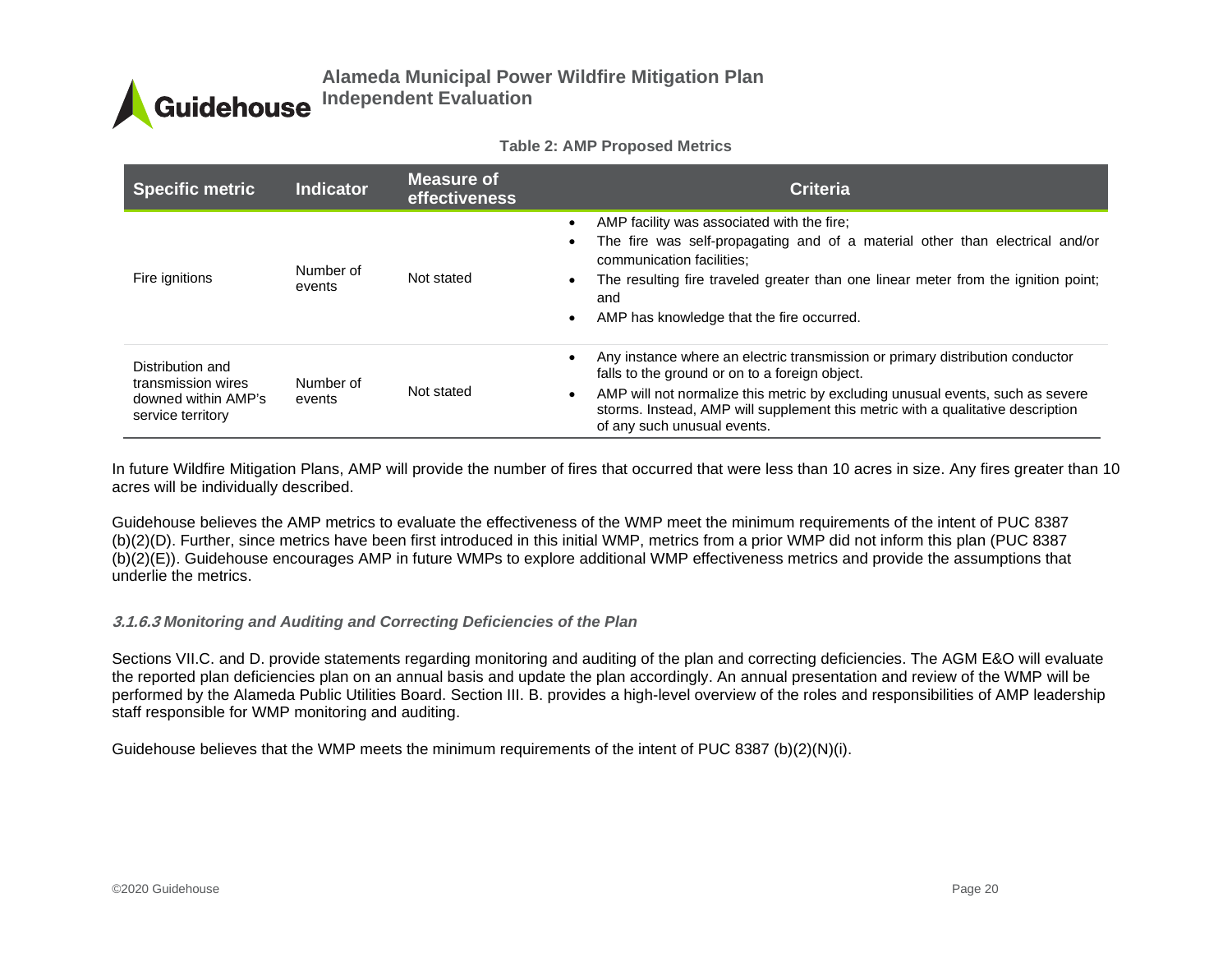<span id="page-21-1"></span>

# **4. RESULTS & DISCUSSION**

Guidehouse concluded this assessment on May 22, 2020. Over the course of reviewing AMP's WMP and supporting documentation, Guidehouse captured takeaways and findings that align the Plan with state laws and effective wildfire measure demonstration. AMP

#### *Report Conclusions*

After internal review of the latest version of the WMP and associated data collection products, Guidehouse concludes this Report with the following:

- 1. AMP's WMP aligns appropriately with PUC Section 8387 and includes all required elements.<sup>[5](#page-21-1)</sup>
- <span id="page-21-0"></span>2. AMP's Plan is determined to be comprehensive as described throughout this Report.

<sup>5</sup> Following acceptance of this Report, AMP will post the Report online for public view. The Report is scheduled for presentation to the, 2020.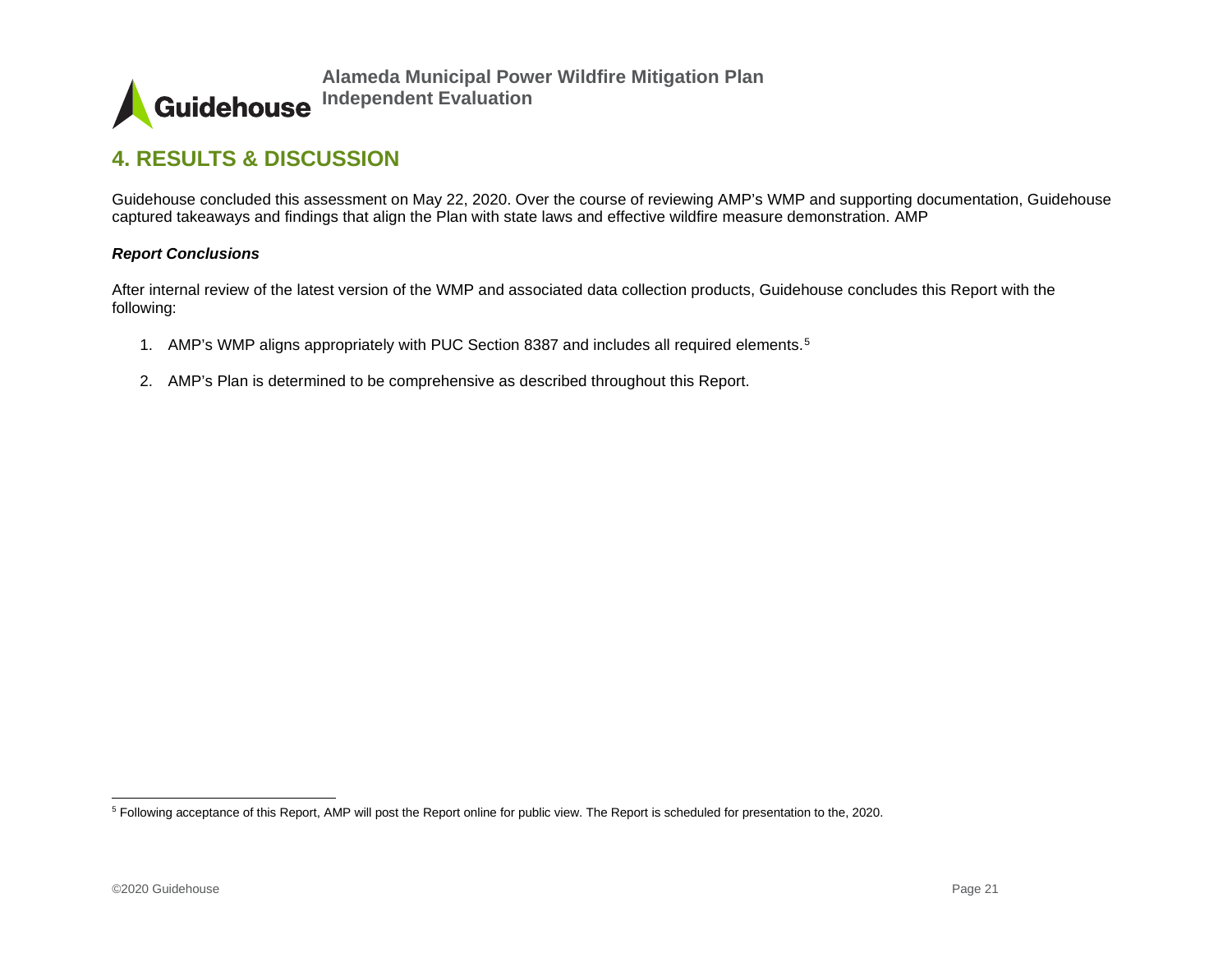# **APPENDIX A. STATUTORY COMPLIANCE MATRIX**

<span id="page-22-0"></span>

| <b>Required Statutory Element</b>                                                                                                                                                                                                                                                                                                                                                                                                                                                                                                                                                                                                                                                                                                                            | <b>Plan</b><br><b>Section Reference(s)</b> | <b>AMP Plan Elements</b><br>(Summarized) | <b>Meets Section</b><br><b>Elements</b><br>(Determination) |
|--------------------------------------------------------------------------------------------------------------------------------------------------------------------------------------------------------------------------------------------------------------------------------------------------------------------------------------------------------------------------------------------------------------------------------------------------------------------------------------------------------------------------------------------------------------------------------------------------------------------------------------------------------------------------------------------------------------------------------------------------------------|--------------------------------------------|------------------------------------------|------------------------------------------------------------|
| (a) Each local publicly owned electric utility and<br>electrical cooperative shall construct, maintain,<br>and operate its electrical lines and equipment in<br>a manner that will minimize the risk of wildfire<br>posed by those electrical lines and equipment.                                                                                                                                                                                                                                                                                                                                                                                                                                                                                           |                                            |                                          |                                                            |
| (b) (1) The local publicly owned electric utility or<br>electrical cooperative shall, before January 1,<br>2020, prepare a wildfire mitigation plan. After<br>January 1, 2020, a local publicly owned electric<br>utility or electrical cooperative shall prepare a<br>wildfire mitigation plan annually and shall submit<br>the plan to the California Wildfire Safety Advisory<br>Board on or before July 1 of that calendar year.<br>Each local publicly owned electric utility and<br>electrical cooperative shall update its plan<br>annually and submit the update to the California<br>Wildfire Safety Advisory Board by July 1 of each<br>year. At least once every three years, the<br>submission shall be a comprehensive revision of<br>the plan. |                                            |                                          |                                                            |
| (2) The wildfire mitigation plan shall consider as<br>necessary, at minimum, all of the following:                                                                                                                                                                                                                                                                                                                                                                                                                                                                                                                                                                                                                                                           |                                            |                                          |                                                            |

 $\blacktriangle$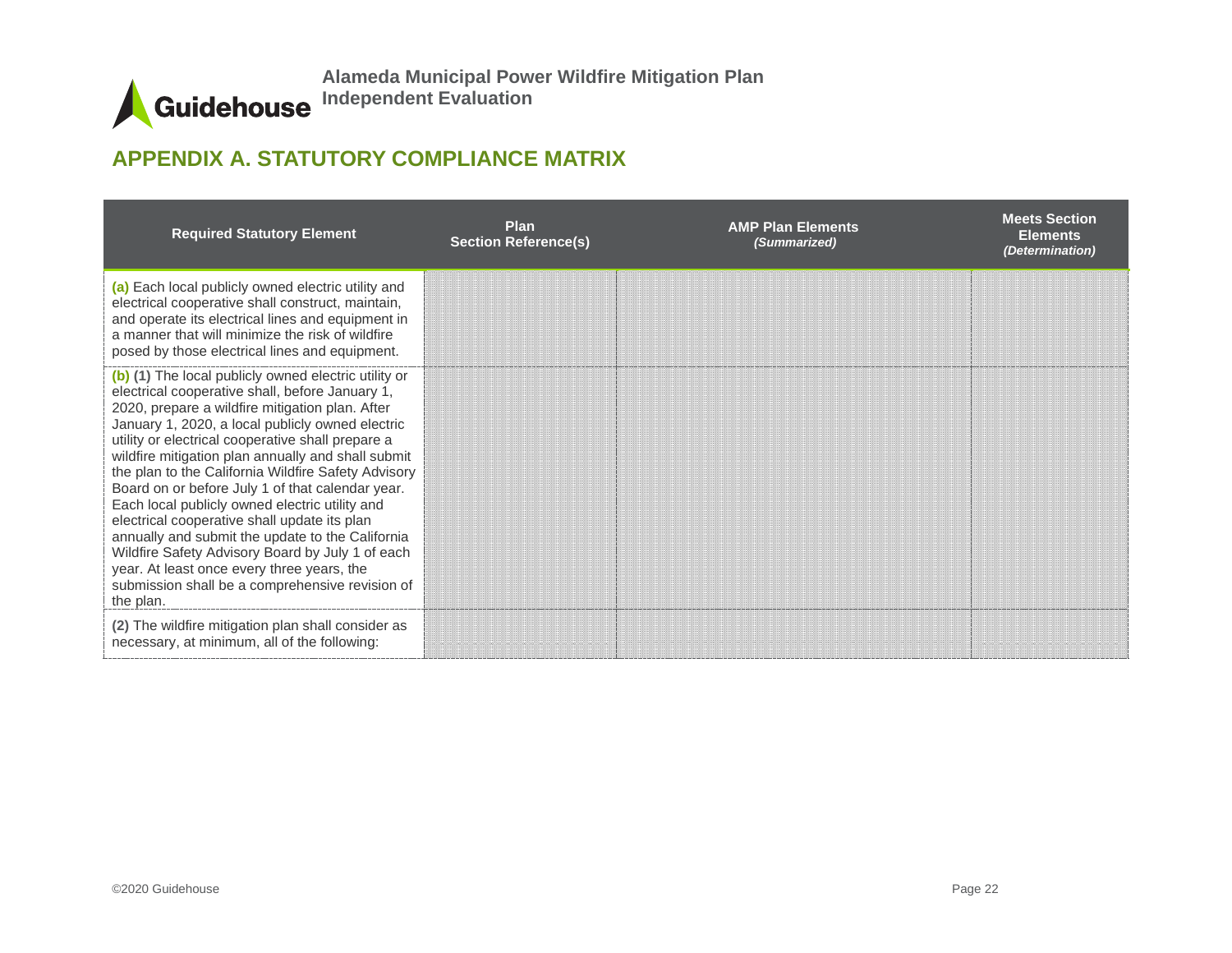| (A) An accounting of the responsibilities of<br>persons responsible for executing the plan.                                                                                                                                                                                                                            | <b>Section III</b> | The AMP GM is responsible for the overall<br>development of the WMP and assurance of<br>implementation, testing and updating of the plan.<br>Other plan sections provide details regarding general<br>plan implementation oversight. Specifically, Section<br>III.A. of AMP's WMP provides the organizational chart<br>of the utility governance structure and Section III.B.<br>provides a high-level overview of the roles and<br>responsibilities for AMP general management and<br>major divisions.                                               | <b>Yes</b> |
|------------------------------------------------------------------------------------------------------------------------------------------------------------------------------------------------------------------------------------------------------------------------------------------------------------------------|--------------------|-------------------------------------------------------------------------------------------------------------------------------------------------------------------------------------------------------------------------------------------------------------------------------------------------------------------------------------------------------------------------------------------------------------------------------------------------------------------------------------------------------------------------------------------------------|------------|
| (B) The objectives of the wildfire mitigation plan.                                                                                                                                                                                                                                                                    | <b>Section II</b>  | AMP 's primary objective "is to describe AMP's<br>existing programs, practices, and measures that<br>effectively reduce the probability that AMP's electric<br>supply system could be the origin or contributing<br>source for the ignition of a wildfire." AMP's stated<br>secondary objective is to improve the resilience of the<br>electric grid for their service territory.                                                                                                                                                                     | <b>Yes</b> |
| (C) A description of the preventive strategies and<br>programs to be adopted by the local publicly<br>owned electric utility or electrical cooperative to<br>minimize the risk of its electrical lines and<br>equipment causing catastrophic wildfires,<br>including consideration of dynamic climate<br>change risks. | <b>Section V</b>   | AMP details its preventive strategies for mitigating<br>wildfire in section V of the Plan. In this section, AMP<br>notes that its service territory does not include any<br>high fire threat districts, they monitor local weather<br>including for Red Flag Warnings issued by the<br>national weather service, and utilize design and<br>construction standards, vegetation management, and<br>inspections in a manner that meets all relevant<br>federal, state, and industry standards (including CPUC<br>General Orders (GOs) 95, 128, and 165). | <b>Yes</b> |
| (D) A description of the metrics the local publicly<br>owned electric utility or electrical cooperative<br>plans to use to evaluate the wildfire mitigation<br>plan's performance and the assumptions that<br>underlie the use of those metrics.                                                                       | <b>Section VII</b> | AMP provides a summary of two metrics to be tracked<br>to measure the performance of the WMP, in Section<br>VII.A. of the plan 1. fire ignitions and 2. wires down<br>events.                                                                                                                                                                                                                                                                                                                                                                         | <b>Yes</b> |
| (E) A discussion of how the application of<br>previously identified metrics to previous wildfire<br>mitigation plan performances has informed the<br>wildfire mitigation plan.                                                                                                                                         | <b>Section VII</b> | AMP does not discuss the application of metrics prior<br>to the development of the initial WMP. Future<br>iterations will discuss how the metrics tracked inform<br>the WMP and its activities.                                                                                                                                                                                                                                                                                                                                                       | <b>Yes</b> |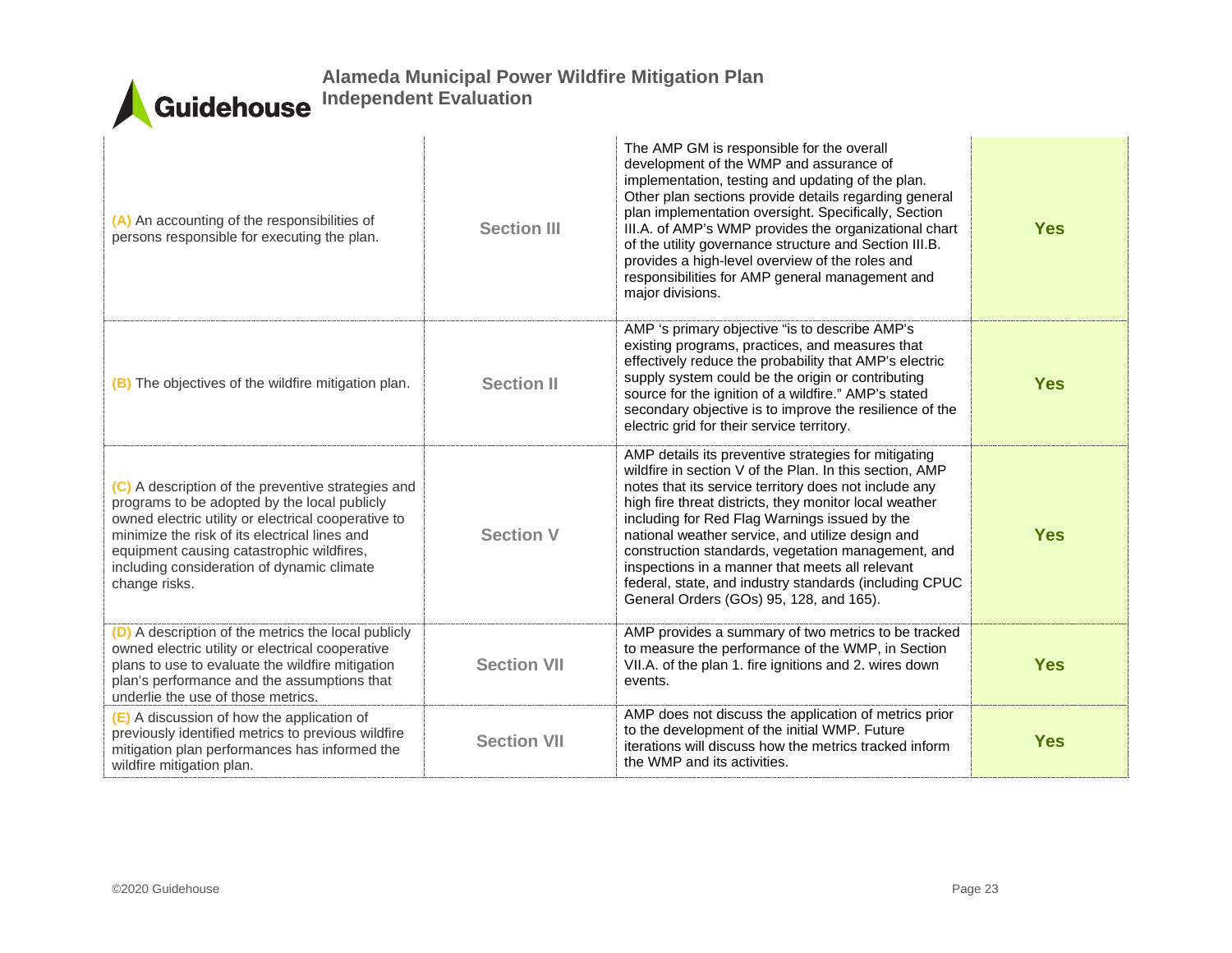| (F) Protocols for disabling reclosers and<br>deenergizing portions of the electrical distribution<br>system that consider the associated impacts on<br>public safety, as well as protocols related to<br>mitigating the public safety impacts of those<br>protocols, including impacts on critical first<br>responders and on health and communication<br>infrastructure. | <b>Section V.E</b> | Supervisory Control and Data Acquisition (SCADA)<br>control has been installed on overhead distribution line<br>reclosers and reclosing relays in AMP's substations.<br>The reclosing policies for both line reclosers and<br>substation breakers opened by a reclosing relay state<br>that patrols inspections / line patrols are triggered for<br>permanent faults. These policies represent baseline<br>utility practices for protection of the public and the<br>distribution system. Due to the low wildfire risk within<br>the AMP service territory, fast tripping relay setting<br>have not been adopted.                                                                                                                                                                                                                                                                                                                                                                                                                                                                                                                                                                                                                                                                                                                                                                                                                                                                                                                                                                                                          | <b>Yes</b> |
|---------------------------------------------------------------------------------------------------------------------------------------------------------------------------------------------------------------------------------------------------------------------------------------------------------------------------------------------------------------------------|--------------------|----------------------------------------------------------------------------------------------------------------------------------------------------------------------------------------------------------------------------------------------------------------------------------------------------------------------------------------------------------------------------------------------------------------------------------------------------------------------------------------------------------------------------------------------------------------------------------------------------------------------------------------------------------------------------------------------------------------------------------------------------------------------------------------------------------------------------------------------------------------------------------------------------------------------------------------------------------------------------------------------------------------------------------------------------------------------------------------------------------------------------------------------------------------------------------------------------------------------------------------------------------------------------------------------------------------------------------------------------------------------------------------------------------------------------------------------------------------------------------------------------------------------------------------------------------------------------------------------------------------------------|------------|
| (G) Appropriate and feasible procedures for<br>notifying a customer who may be impacted by<br>the deenergizing of electrical lines. The<br>procedures shall consider the need to notify, as<br>a priority, critical first responders, health care<br>facilities, and operators of telecommunications<br>infrastructure.                                                   | <b>Section III</b> | While AMP does not plan to use PSPS as a safety<br>strategy and is not subject to an external PSPS, AMP<br>does have existing emergency communication<br>structures and provisions. Section III. C. provides a<br>summary of Wildfire Response & Recovery<br>responsibilities of key AMP leadership positions.<br>Additionally, the AMP GM has responsibility for<br>communicating electric utility system status<br>information throughout an event to the City of<br>Alameda EOC. The Assistant General Manager -<br>Engineering & Operations (AGM-O&E) provides event<br>debriefings to key AMP personnel timely during<br>emergencies and coordinates electric utility system<br>status information throughout an event to the AMP<br>GM at the City of Alameda EOC. The Assistant<br>General Manager - Customer Resources (AGM-CR) is<br>responsible for responding to outage inquiries from<br>customers and key accounts, notifying System Control<br>of social media outage cause reports, updating online<br>media information updates, phone Interactive Voice<br>Response (IVR) updates and coordinating media<br>communications.<br>Further, AMP states that the 2019 City of Alameda<br>(City) Emergency Operations Plan (EOP) is the<br>foundation for disaster response and recovery<br>operations for the City. AMP also notes the existence<br>of a department Emergency Management Plan (EMP).<br>The EMP outlines how AMP responds to emergencies<br>and establishes emergency preparedness measures,<br>organization structure, Department Operations<br>Centers (DOC) activation procedures, response | <b>Yes</b> |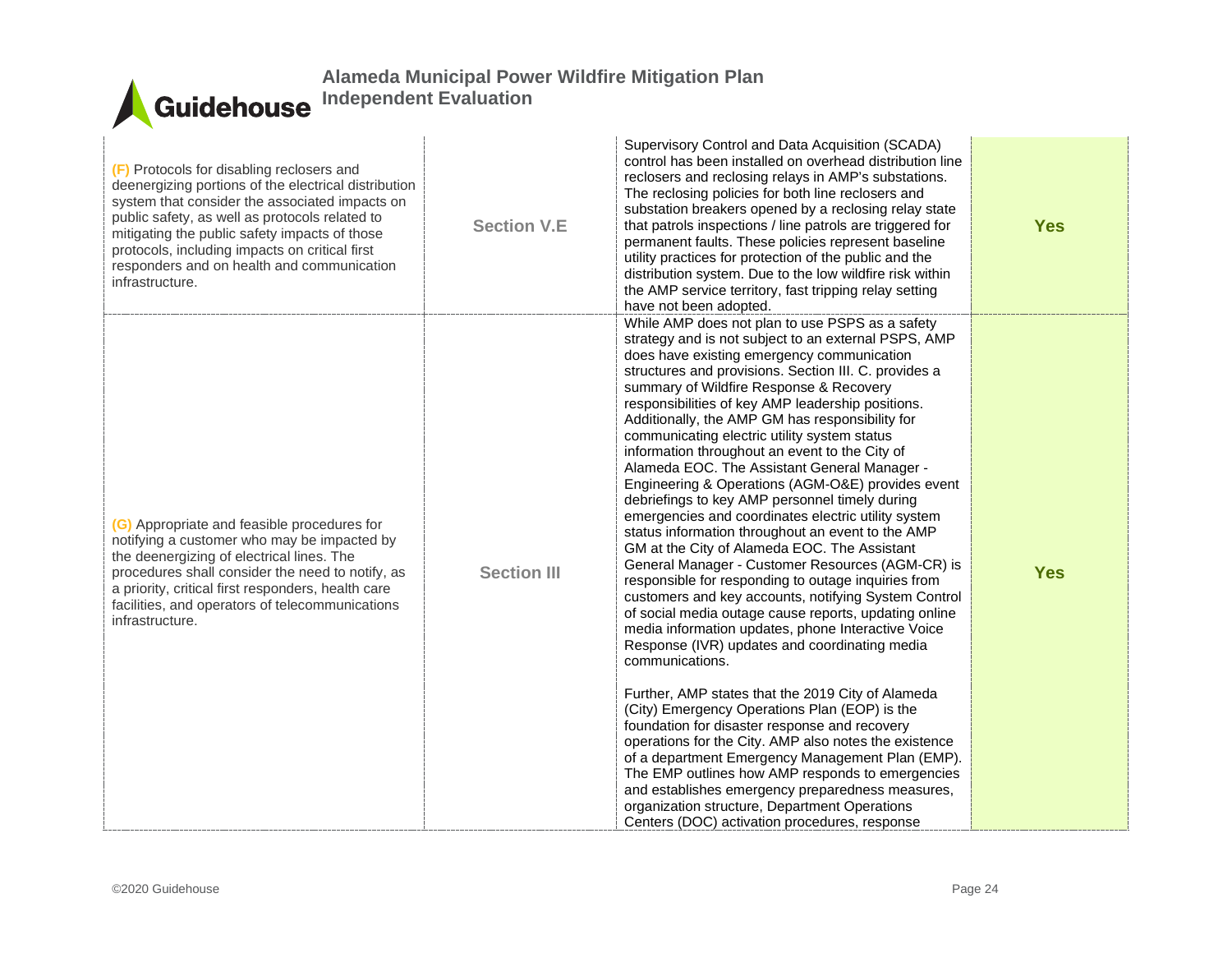

|                                                                                                                                       |                     | priorities, communication requirements, and<br>restoration priorities during emergencies and<br>disasters.                                                                                                                                                                                                                                                                                                                                                                                                                                                                                                                                                                                                                                                                                                                                                                                                                                                                                                                                                                                                                         |            |
|---------------------------------------------------------------------------------------------------------------------------------------|---------------------|------------------------------------------------------------------------------------------------------------------------------------------------------------------------------------------------------------------------------------------------------------------------------------------------------------------------------------------------------------------------------------------------------------------------------------------------------------------------------------------------------------------------------------------------------------------------------------------------------------------------------------------------------------------------------------------------------------------------------------------------------------------------------------------------------------------------------------------------------------------------------------------------------------------------------------------------------------------------------------------------------------------------------------------------------------------------------------------------------------------------------------|------------|
| (H) Plans for vegetation management.                                                                                                  | <b>Section V.C.</b> | AMP states that it meets the minimum industry<br>standard vegetation management practices.<br>For its transmission-level facilities, AMP complies with<br>NERC FAC-003-4, where applicable.<br>For both transmission and distribution level facilities,<br>AMP has stated it meets: (1) Public Resources Code<br>section 4292; (2) Public Resources Code section<br>4293; (3) GO 95 Rules 35; and GO 95 Appendix E<br>Guidelines to Rules 35.<br>The city of Alameda's Public Works Department<br>contracts tree trimming contractors to perform routine<br>vegetation management, such as pruning and<br>removal, on an annual basis. The city's tree trimming<br>contractors trim a minimum of 12 feet clearance and<br>are knowledgeable about work near energized electric<br>lines, tree growth rates, and pruning methods to<br>maintain tree health. In addition, AMP inspectors<br>perform annual field patrols to inspect trees and<br>identify hazard trees. Throughout the year, AMP<br>inspectors work with PW to coordinate required line<br>clearances when located outside of the designated<br>zone for that year. | <b>Yes</b> |
| (I) Plans for inspections of the local publicly<br>owned electric utility's or electrical cooperative's<br>electrical infrastructure. | <b>Section V.D</b>  | AMP indicates that inspections are performed on the<br>timeframes set forth in GO 165. During inspections,<br>problems are identified and prioritized. If AMP staff<br>discovers a facility in need of repair owned by an<br>entity other than AMP, AMP will issue a notice to<br>repair to the facility owner and work to ensure that<br>necessary repairs are completed promptly.<br>On a three-year cycle, AMP performs detailed<br>inspections on 1/3 of its electric utility system and<br>assets and visual inspections on 2/3 of its electric<br>utility system. Detailed testing on all electric utility<br>poles in the system is performed every 10 years.<br>During these inspections, AMP examines each<br>component of the electrical system to check for                                                                                                                                                                                                                                                                                                                                                             | <b>Yes</b> |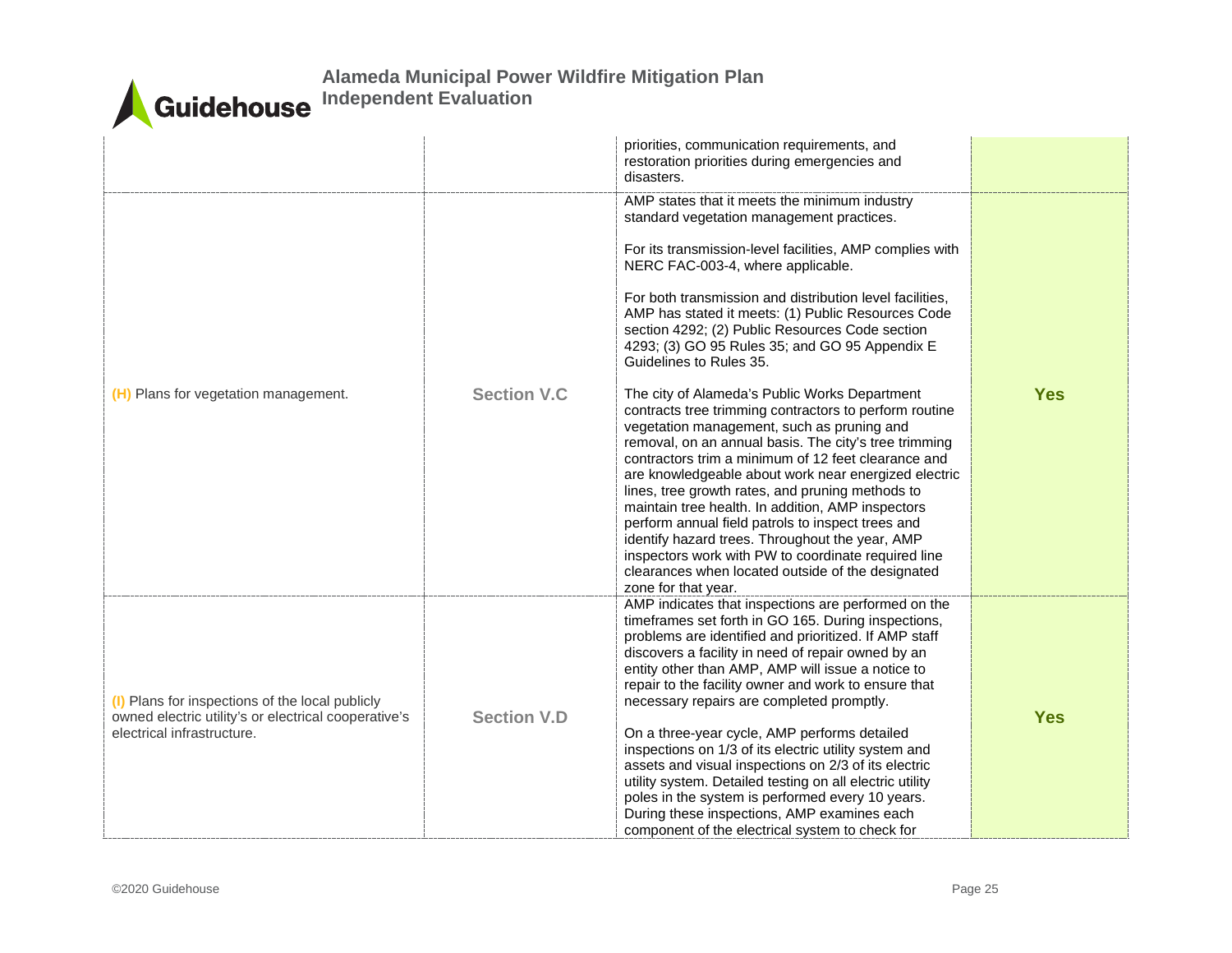|                                                                                                                                                                                                                                                                                                                                                                                               |                   | abnormalities.                                                                                                                                                                                                                                                                                                                                                                                                                                                                                                                                                                                                                                            |            |
|-----------------------------------------------------------------------------------------------------------------------------------------------------------------------------------------------------------------------------------------------------------------------------------------------------------------------------------------------------------------------------------------------|-------------------|-----------------------------------------------------------------------------------------------------------------------------------------------------------------------------------------------------------------------------------------------------------------------------------------------------------------------------------------------------------------------------------------------------------------------------------------------------------------------------------------------------------------------------------------------------------------------------------------------------------------------------------------------------------|------------|
| (J) A list that identifies, describes, and prioritizes<br>all wildfire risks, and drivers for those risks,<br>throughout the local publicly owned electric<br>utility's or electrical cooperative's service<br>territory. The list shall include, but not be limited<br>to, both of the following:                                                                                            | <b>Section IV</b> | AMP identifies and describes all wildfire risks and<br>drivers for those risks in Sections IV of the Plan.                                                                                                                                                                                                                                                                                                                                                                                                                                                                                                                                                | <b>Yes</b> |
| (i) Risks and risk drivers associated with design,<br>construction, operation, and maintenance of the<br>local publicly owned electric utility's or electrical<br>cooperative's equipment and facilities.                                                                                                                                                                                     | <b>Section IV</b> | Sections IV.A and IV.B of the WMP explain why there<br>is no significant risk of wildfire in AMP's service<br>territory. In section IV.A., the Plan describes that the<br>City of Alameda adopted a Local Hazard Mitigation<br>Plan which stated, "wildfire is an unlikely event."<br>Therefore, Alameda is protected by its natural<br>geography and topography from any undeveloped<br>areas or high fuel loading zones. Alameda is further<br>protected by is substantial development and<br>undergrounding of system lines and equipment.<br>Accordingly, wildfire is not considered an enterprise-<br>wide safety risk as described in section IV.B. | <b>Yes</b> |
| (ii) Particular risks and risk drivers associated<br>with topographic and climatological risk factors<br>throughout the different parts of the local publicly<br>owned electric utility's or electrical cooperative's<br>service territory.                                                                                                                                                   | <b>Section IV</b> | Section IV includes a table (Table 2) that clearly<br>identifies all potential risk drivers and their probability<br>for creating wildfire conditions in AMP's service<br>territory. AMP looked at topology, adverse weather,<br>vegetation, and equipment as risk drivers and found<br>these to be either extremely low or not applicable to<br>AMP.                                                                                                                                                                                                                                                                                                     | <b>Yes</b> |
| (K) Identification of any geographic area in the<br>local publicly owned electric utility's or electrical<br>cooperative's service territory that is a higher<br>wildfire threat than is identified in a commission<br>fire threat map, and identification of where the<br>commission should expand a high fire-threat<br>district based on new information or changes to<br>the environment. | N/A               | Due to the very low risk presented in all parts of<br>AMP's service territory, AMP did not identify any areas<br>where the commission should expand the high fire-<br>threat districts into AMP's territory.                                                                                                                                                                                                                                                                                                                                                                                                                                              | <b>Yes</b> |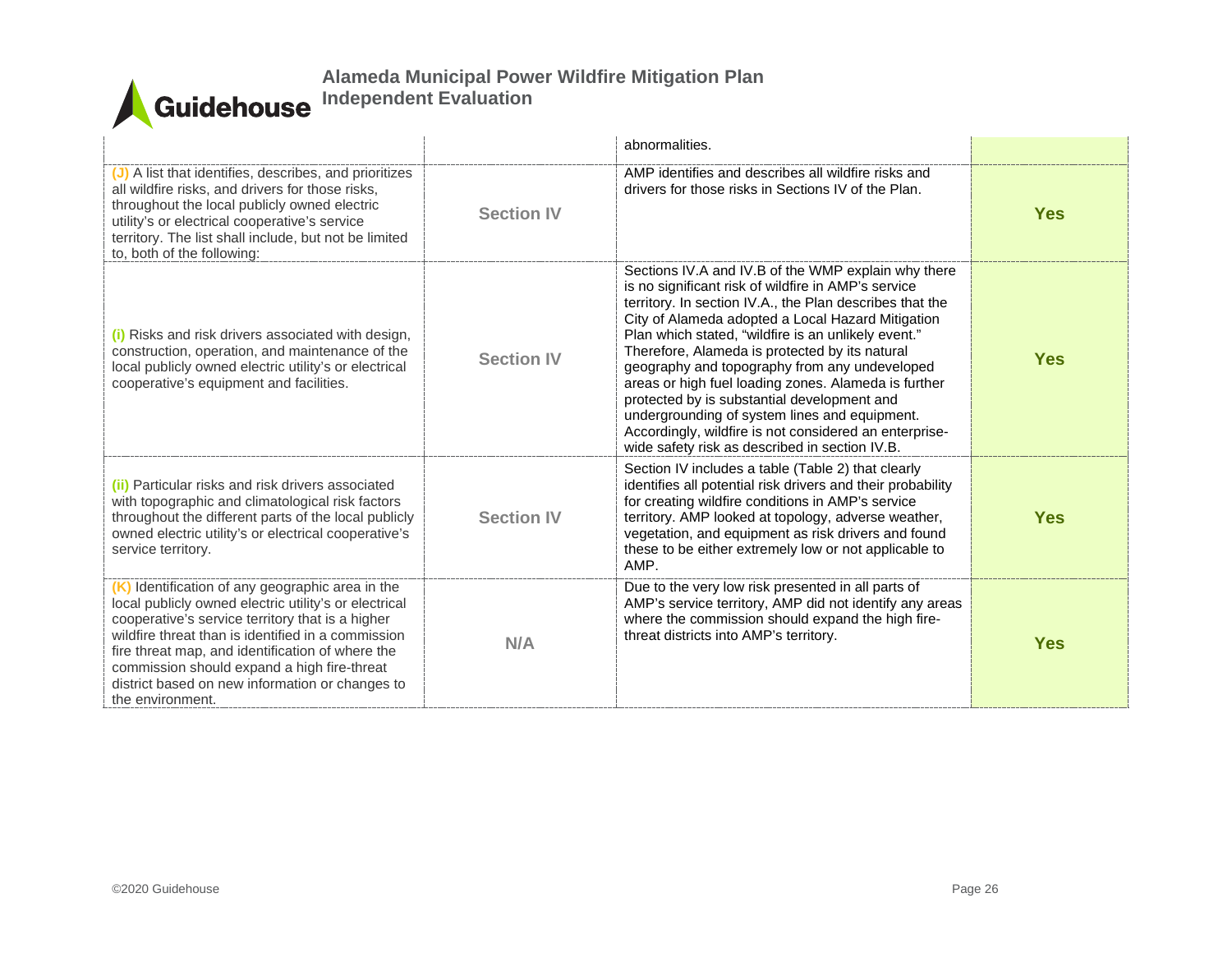| (L) A methodology for identifying and presenting<br>enterprise wide safety risk and wildfire-related<br>risk.                                                        | <b>Section IV</b>   | AMP identified and presented enterprise-wide safety<br>risks and wildfire-related risk, or more accurately, the<br>lack of such risks by reviewing the CPUC map which<br>identified all of AMP's service territory as Tier 1 on the<br>CPUC Fire Threat Map, the Local Hazard Mitigation<br>Plan which stated that wildfire events are unlikely, and<br>staff's knowledge of the service territory's facilities,<br>equipment, terrain, vegetation management,<br>construction standards, operational practices, and<br>climate none of which presents any notable<br>enterprise-wide wildfire or safety risks.                  | <b>Yes</b> |
|----------------------------------------------------------------------------------------------------------------------------------------------------------------------|---------------------|----------------------------------------------------------------------------------------------------------------------------------------------------------------------------------------------------------------------------------------------------------------------------------------------------------------------------------------------------------------------------------------------------------------------------------------------------------------------------------------------------------------------------------------------------------------------------------------------------------------------------------|------------|
| (M) A statement of how the local publicly owned<br>electric utility or electrical cooperative will restore<br>service after a wildfire.                              | <b>Section VI</b>   | AMP is unlikely to have its service interrupted by a<br>wildfire. Any interruption in service would follow<br>normal service restoration procedures. Specifically,<br>AMP personnel are expected to respond to<br>emergencies and complete an initial comprehensive<br>assessment of outages and system conditions to<br>ensure make-safe and restoration priorities are<br>followed. This plan section also provides a summary<br>of general restoration priorities, other restoration<br>priority criteria and descriptions of service restoration<br>steps during normal business hours and outside<br>normal business hours. | <b>Yes</b> |
| (N) A description of the processes and<br>procedures the local publicly owned electric<br>utility or electrical cooperative shall use to do all<br>of the following: |                     |                                                                                                                                                                                                                                                                                                                                                                                                                                                                                                                                                                                                                                  |            |
| (i) Monitor and audit the implementation of the<br>wildfire mitigation plan.                                                                                         | <b>Section VII.</b> | Sections VII.C. and D. provide statements regarding<br>monitoring and auditing of the plan and correcting<br>deficiencies. The AGM E&O will evaluate the reported<br>plan deficiencies plan on an annual basis and update<br>the plan accordingly. An annual presentation and<br>review of the WMP will be performed by the Alameda<br>Public Utilities Board. Section III. B. provides a high-<br>level overview of the roles and responsibilities of AMP<br>leadership staff responsible for WMP monitoring and<br>auditing.                                                                                                   | <b>Yes</b> |
| (ii) Identify any deficiencies in the wildfire<br>mitigation plan or its implementation and correct<br>those deficiencies.                                           | <b>Section VII</b>  | Sections VII.C. and D. provide statements regarding<br>monitoring and auditing of the plan and correcting<br>deficiencies. The AGM E&O will evaluate the reported<br>plan deficiencies plan on an annual basis and update<br>the plan accordingly. An annual presentation and<br>review of the WMP will be performed by the Alameda                                                                                                                                                                                                                                                                                              | <b>Yes</b> |